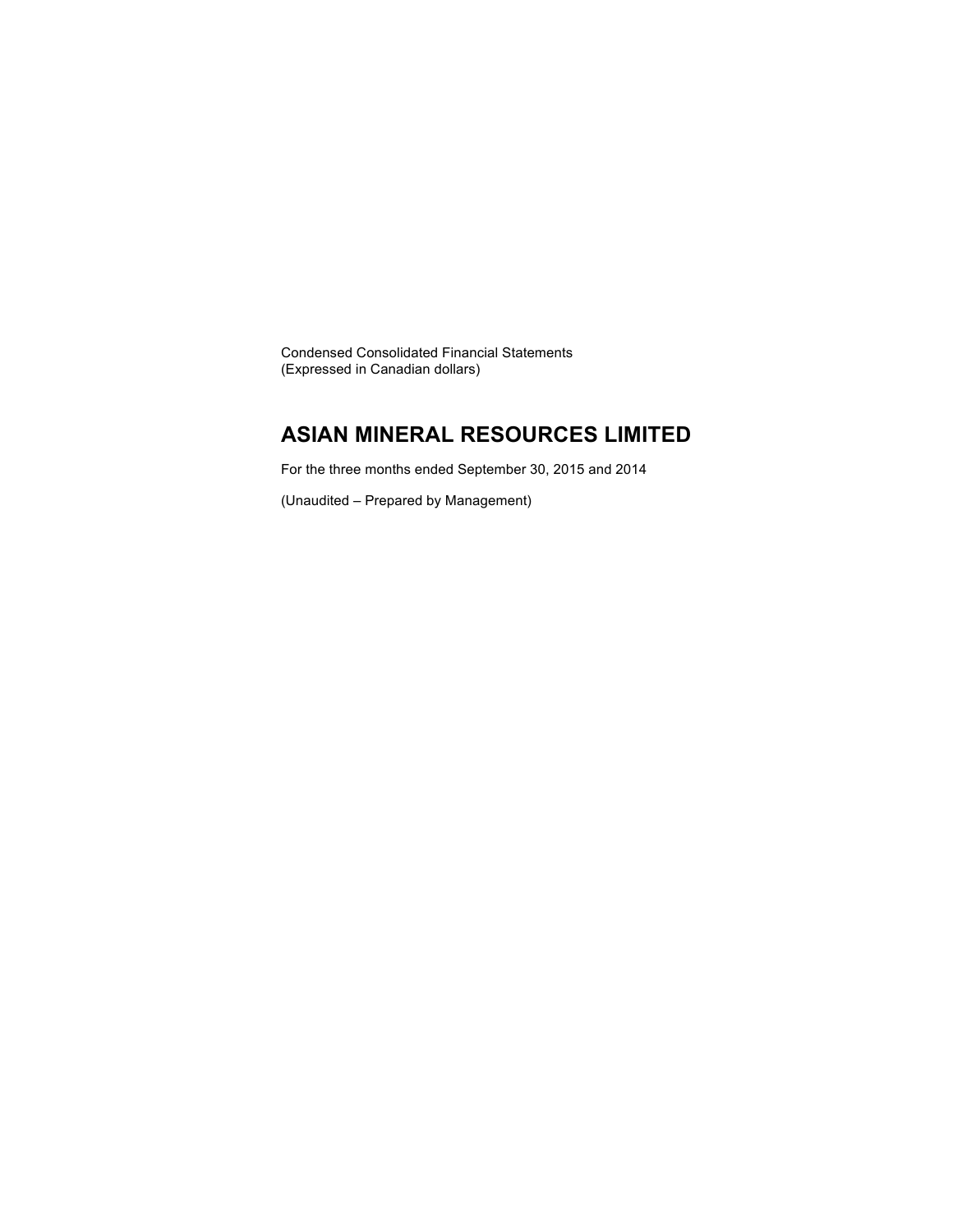Condensed Consolidated Balance Sheets (Expressed in Canadian dollars) (Unaudited)

|                                                    |       | September 30,    | December 31.     |
|----------------------------------------------------|-------|------------------|------------------|
|                                                    | Notes | 2015             | 2014             |
|                                                    |       |                  |                  |
| <b>Assets</b>                                      |       |                  |                  |
|                                                    |       |                  |                  |
| Current assets:                                    |       |                  |                  |
| Cash and cash equivalents                          |       | \$<br>26,507     | \$<br>5,001,954  |
| Accounts receivable and prepaid expenses           | 8     | 6,111,430        | 16,341,270       |
| Inventories                                        | 9     | 14,104,103       | 5,863,982        |
|                                                    |       | 20,242,040       | 27,207,206       |
|                                                    |       |                  |                  |
| Non-current assets:                                |       |                  |                  |
| Property, plant and equipment                      | 10    | 18,930,736       | 47,219,656       |
| Mineral property interest                          | 11    | 329,444          | 492,964          |
|                                                    |       | 19,260,180       | 47,712,620       |
|                                                    |       |                  |                  |
| <b>Total assets</b>                                |       | \$<br>39,502,220 | \$<br>74,919,826 |
|                                                    |       |                  |                  |
| <b>Liabilities and Equity</b>                      |       |                  |                  |
|                                                    |       |                  |                  |
| Current liabilities:                               |       |                  |                  |
| Trade payables and accrued liabilities             | 12    | \$<br>11,770,997 | \$<br>8,659,100  |
| Bank term loan                                     | 13    | 348,471          | 9,280,742        |
|                                                    |       | 12,119,468       | 17,939,842       |
|                                                    |       |                  |                  |
| Non-current liabilities:                           |       |                  |                  |
| Bank term loan                                     | 13    |                  | 9,281,466        |
| Provision for closure and rehabilitation           | 14    | 459,095          | 399,072          |
| Other non-current liabilities                      | 15    | 2,589,309        | 2,250,776        |
|                                                    |       | 3,048,404        | 11,931,314       |
|                                                    |       |                  |                  |
| <b>Total liabilities</b>                           |       | 15, 167, 872     | 29,871,156       |
| Shareholders' equity:                              |       |                  |                  |
| Share capital                                      | 16    | 128,264,065      | 128,236,565      |
| Share-based payments reserve                       |       | 577,492          | 669,328          |
| Currency translation reserve                       |       | (3,731,813)      | 2,722,783        |
| Deficit                                            |       | (98, 124, 862)   | (85,901,641)     |
|                                                    |       |                  |                  |
| Equity attributable to shareholders of the Company |       | 26,984,882       | 45,727,035       |
| Non-controlling interest                           |       | (2,650,534)      | (678, 365)       |
|                                                    |       |                  |                  |
| Total shareholders' equity                         |       | 24,334,348       | 45,048,670       |
|                                                    |       |                  |                  |
| Total liabilities and shareholders' equity         |       | \$<br>39,502,220 | \$<br>74,919,826 |
|                                                    |       |                  |                  |

Going concern (note 1) Contingencies (note 27)

The accompanying notes form an integral part of these consolidated financial statements.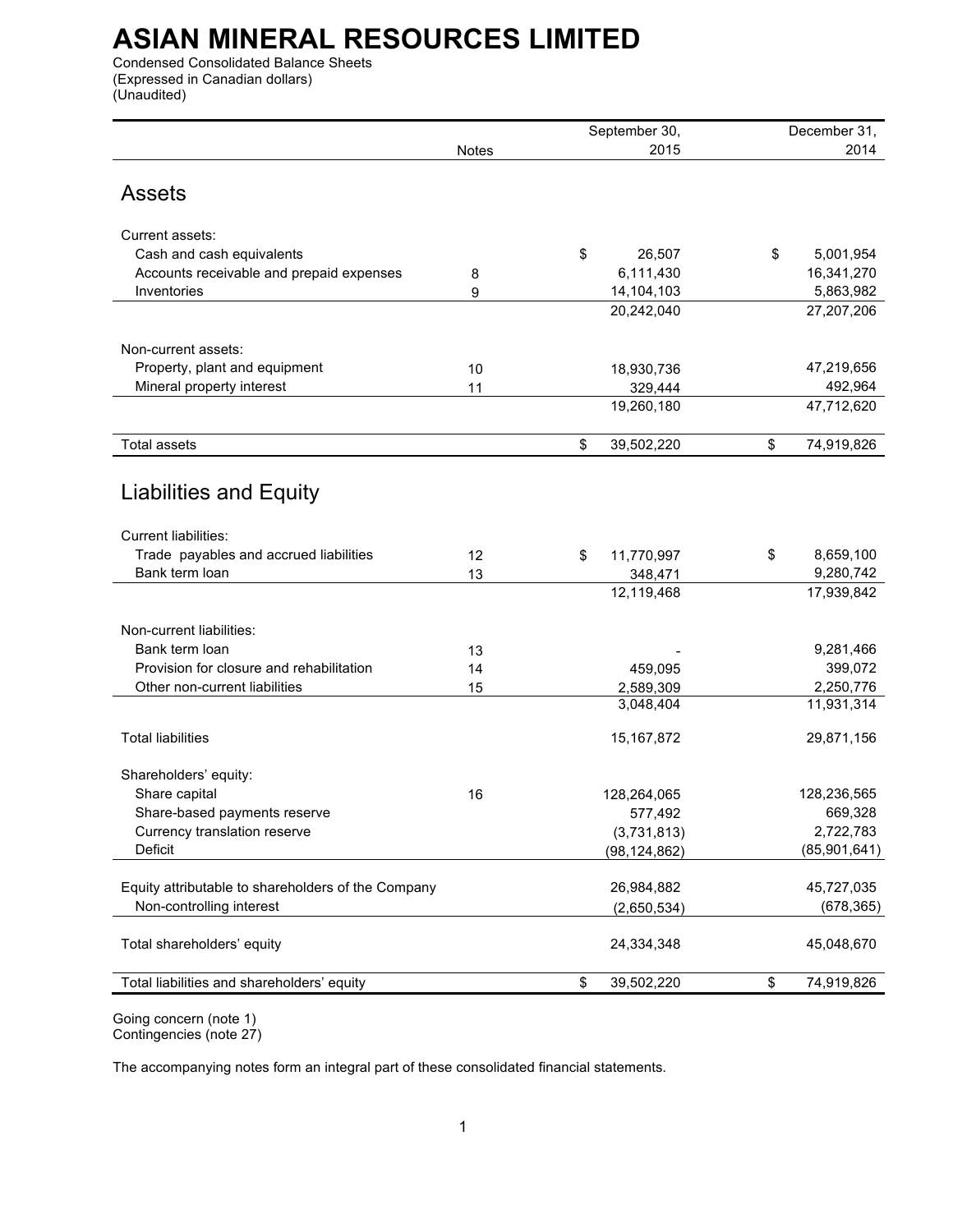Condensed Consolidated Statements of Operations and Comprehensive (Loss) Income (Expressed in Canadian dollars) (Unaudited)

For the three months ended September 30, 2015 and 2014

|                                                             |              | Three months         |    | Three months         |    | Nine months          | Nine months          |
|-------------------------------------------------------------|--------------|----------------------|----|----------------------|----|----------------------|----------------------|
|                                                             | <b>Notes</b> | ended                |    | ended                |    | ended                | ended                |
|                                                             |              | September 30<br>2015 |    | September 30<br>2014 |    | September 30<br>2015 | September 30<br>2014 |
|                                                             |              |                      |    |                      |    |                      |                      |
| Revenue                                                     | 17           | \$<br>10,356,112     | S  | 23,569,721           | S  | 52,688,820           | \$<br>59,986,102     |
| Costs of sales                                              |              |                      |    |                      |    |                      |                      |
| Production costs                                            | 18           | (11, 230, 152)       |    | (14, 912, 606)       |    | (47, 638, 093)       | (39,905,804)         |
| Royalty                                                     |              | (1,307,106)          |    | (2,046,033)          |    | (4,426,827)          | (5,033,694)          |
| Concentrate transport and logistics                         |              | (2, 142, 649)        |    | (1,758,856)          |    | (6,723,823)          | (5, 176, 839)        |
|                                                             |              | (4,323,795)          |    | 4,852,226            |    | (6,099,923)          | 9,869,765            |
|                                                             |              |                      |    |                      |    |                      |                      |
| Other income                                                |              |                      |    | 35,142               |    |                      | 35,142               |
| General and administrative expenses                         | 19           | (2, 143, 195)        |    | (1,487,500)          |    | (5,610,323)          | (4, 477, 304)        |
| Exploration                                                 |              | (607, 141)           |    | (230, 025)           |    | (1,048,180)          | (487,990)            |
| Operating income/(loss)                                     |              | (7,074,131)          |    | 3,169,843            |    | (12,758,426)         | 4,939,613            |
|                                                             |              |                      |    |                      |    |                      |                      |
| Finance income                                              |              | 8,113                |    | 353                  |    | 38,748               | 1,593                |
| Finance expense                                             | 20           | (349, 593)           |    | (331, 649)           |    | (864, 597)           | (1, 197, 596)        |
|                                                             |              | (341, 480)           |    | (331, 296)           |    | (825, 849)           | (1, 196, 003)        |
|                                                             |              |                      |    |                      |    |                      |                      |
| Income/(Loss) for the period                                |              | (7, 415, 611)        |    | 2,838,547            |    | (13, 584, 275)       | 3,743,610            |
| Other comprehensive income/(loss):                          |              |                      |    |                      |    |                      |                      |
| Foreign currency translation differences                    |              | (3,600,837)          |    |                      |    |                      |                      |
| - foreign operations                                        |              |                      |    | 859,747              |    | (7, 171, 773)        | 1,039,495            |
|                                                             |              |                      |    |                      |    |                      |                      |
| Comprehensive income/(loss) for the<br>period               |              | \$<br>(11,016,448)   | \$ | 3,698,294            | \$ | (20, 756, 048)       | \$<br>4,783,105      |
|                                                             |              |                      |    |                      |    |                      |                      |
| Net income/(loss) for the period                            |              |                      |    |                      |    |                      |                      |
| attributable to:                                            |              |                      |    |                      |    |                      |                      |
| Shareholders of the Company                                 |              | \$<br>(6,744,814)    | \$ | 2,547,075            | \$ | (12, 329, 282)       | \$<br>3,263,859      |
| Non-controlling interest                                    |              | (670, 797)           |    | 291,472              |    | (1,254,993)          | 479,751              |
|                                                             |              |                      |    |                      |    |                      |                      |
|                                                             |              | \$<br>(7, 415, 611)  | \$ | 2,838,547            | \$ | (13, 584, 275)       | \$<br>3,743,610      |
|                                                             |              |                      |    |                      |    |                      |                      |
| Comprehensive income/(loss) for the period attributable to: |              |                      |    |                      |    |                      |                      |
| Shareholders of the Company                                 |              | \$<br>(9,985,567)    | \$ | 3,320,848            | \$ | (18, 783, 877)       | \$<br>4,199,404      |
| Non-controlling interest                                    |              | (1,030,881)          |    | 377,446              |    | (1,972,171)          | 583,701              |
|                                                             |              |                      |    |                      |    |                      |                      |
| Comprehensive income/(loss) for the<br>period               |              | \$<br>(11, 016, 448) | \$ | 3,698,294            | \$ | (20, 756, 048)       | \$<br>4,783,105      |
|                                                             |              |                      |    |                      |    |                      |                      |
| Basic and diluted shareholders'<br>income/(loss) per share  | 16(e)        | \$<br>(0.01)         | \$ | 0.00                 | \$ | (0.02)               | \$<br>0.00           |
|                                                             |              |                      |    |                      |    |                      |                      |
| Weighted average number of common shares<br>outstanding     |              | 779,494,676          |    | 775,076,509          |    | 779,494,676          | 775,076,509          |
|                                                             |              |                      |    |                      |    |                      |                      |

The accompanying notes form an integral part of these consolidated financial statements.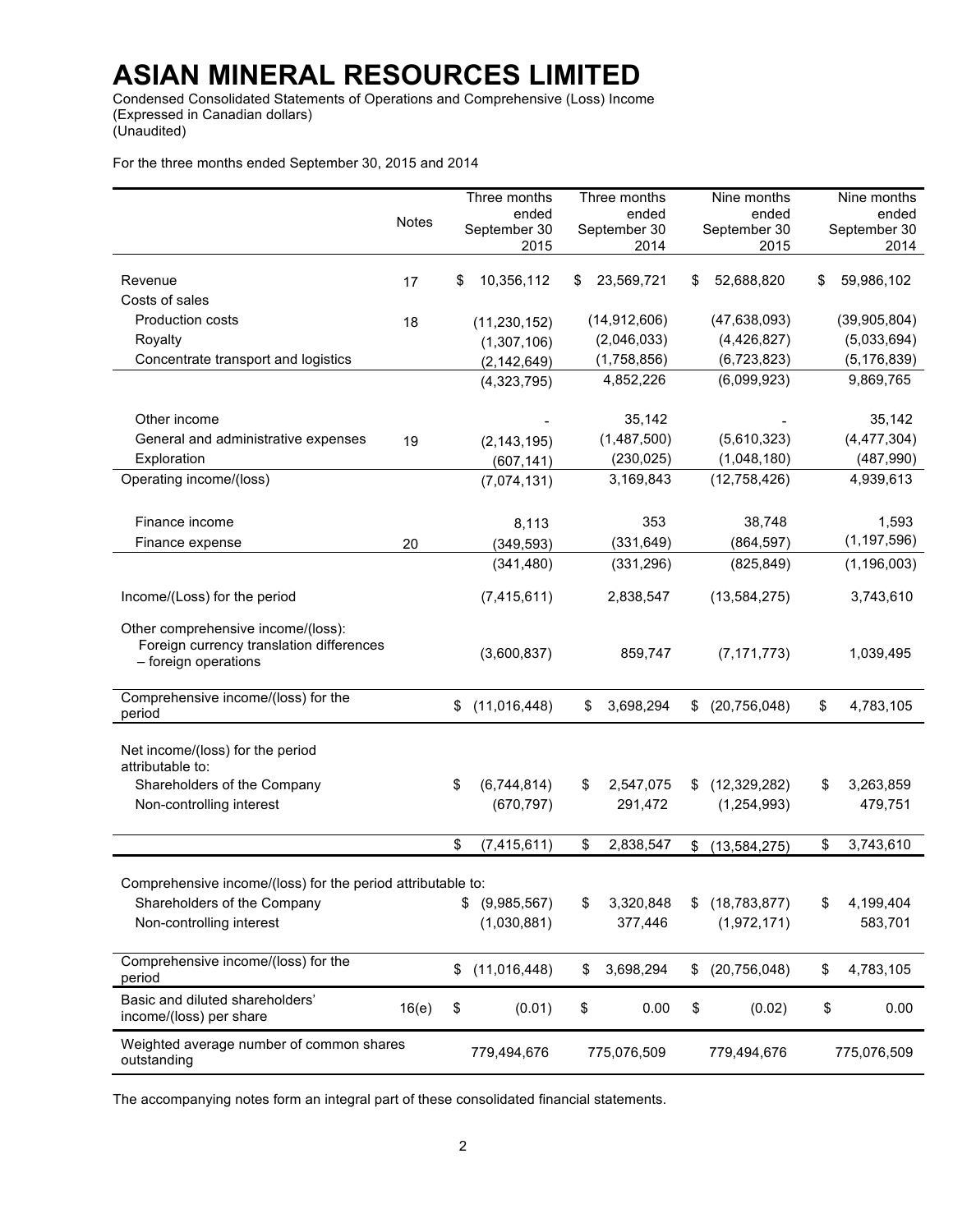ASIAN MINERAL RESOURCES LIMITED **ASIAN MINERAL RESOURCES LIMITED**

Condensed Consolidated Statement of Changes in Equity<br>(Expressed in Canadian dollars, except number of common shares)<br>(Unaudited) (Expressed in Canadian dollars, except number of common shares) Condensed Consolidated Statement of Changes in Equity (Unaudited)

For the three months ended September 30, 2015 and 2014 For the three months ended September 30, 2015 and 2014

|                                                 | Common shares<br>Number of<br>(note 16(b)) | (note 16(b))<br>Share<br>capital | reserve<br>payments<br>Share-based | reserve<br>translation<br>Currency  | Deficit              | Shareholders'<br>equity | Non-<br>controlling<br>interest | Total           |
|-------------------------------------------------|--------------------------------------------|----------------------------------|------------------------------------|-------------------------------------|----------------------|-------------------------|---------------------------------|-----------------|
| Balance, January 1, 2014<br>(Restated – note 2) | 776,178,372                                | 28,083,456<br>ر<br>په            | 661,766<br>↮                       | 1,148,043<br>$\boldsymbol{\varphi}$ | \$ (91,906,204)      | \$37,987,061            | \$(1,663,908)                   | \$36,323,153    |
| Issue of shares, net of costs                   | 2,266,670                                  | 125,764                          |                                    |                                     |                      | 125,764                 |                                 | 125,764         |
| Share-based payments                            |                                            |                                  | 393,787                            |                                     |                      | 393,787                 |                                 | 393,787         |
| Expiry of options                               |                                            |                                  | (274, 818)                         |                                     | 274,818              |                         |                                 |                 |
| Currency translation gain (loss)                |                                            |                                  |                                    | 935,545                             |                      | 935,545                 | 103,950                         | 1,039,495       |
| Income for the period                           |                                            |                                  |                                    |                                     | 3,263,859            | 3,263,859               | 461,316                         | 3,725,175       |
| Balance, September 30, 2014                     | 778,445,042                                | 28,209,220<br>မာ                 | 780,735<br>↮                       | 2,083,588<br>↮                      | (88, 367, 527)<br>ക  | \$42,706,016            | (1,098,642)<br>ക                | 41,607,374<br>↮ |
| Issue of shares, net of costs                   | 550,000                                    | 27,345                           |                                    |                                     |                      | 27,345                  |                                 | 27,345          |
| Share-based payments                            |                                            |                                  | (76, 109)                          |                                     |                      | (76, 109)               |                                 | (76, 109)       |
| Expiry of options                               |                                            |                                  | (35, 298)                          |                                     | 35,298               |                         |                                 |                 |
| Currency translation gain (loss)                |                                            |                                  |                                    | 639,195                             |                      | 639,195                 | 71,022                          | 710,217         |
| Income for the period                           |                                            |                                  |                                    |                                     | 2,430,588            | 2,430,588               | 349,256                         | 2,779,844       |
| Balance, December 31, 2014                      | 778,995,042                                | 28.236.565<br><del>.</del>       | 669.328<br>↮                       | 2,722,783<br>မာ                     | \$ (85,901,641)      | \$45,727,035            | $$^{(678,364)}$                 | \$45,048,671    |
| Issue of shares, net of costs                   | 550,000                                    | 27,500                           |                                    |                                     |                      | 27,500                  |                                 | 27,500          |
| Share-based payments                            |                                            |                                  | 14,225                             |                                     |                      | 14,225                  |                                 | 14,225          |
| Expiry of options                               |                                            |                                  | (106, 061)                         |                                     | 106,061              |                         |                                 |                 |
| Currency translation gain (loss)                |                                            |                                  |                                    | (6,454,596)                         |                      | (6,454,596)             | (717, 177)                      | (7, 171, 773)   |
| Loss for the period                             |                                            |                                  |                                    |                                     | (12, 329, 282)       | (12, 329, 282)          | (1,254,993)                     | (13,584,275)    |
| Balance, September 30, 2015                     | 779.545.042                                | 28,264,065<br>↮                  | 577,492<br>↮                       | \$(3.731.813)                       | $$^{(98, 124, 862)}$ | \$26,984,882            | \$(2,650,534)                   | 24,334,348<br>ക |
|                                                 |                                            |                                  |                                    |                                     |                      |                         |                                 |                 |

The accompanying notes form an integral part of these consolidated financial statements. The accompanying notes form an integral part of these consolidated financial statements.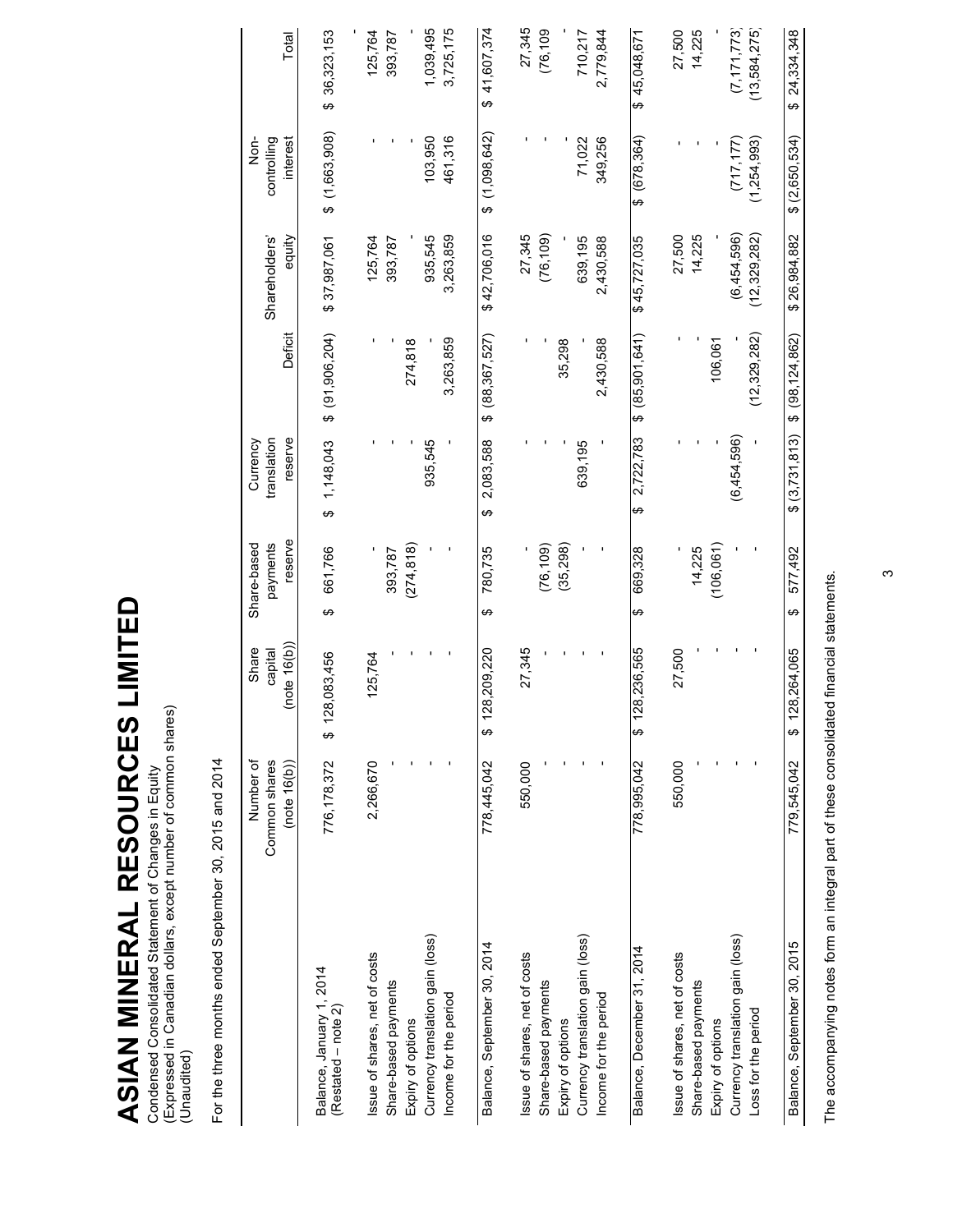Condensed Consolidated Statements of Cash flows (Expressed in Canadian dollars) (Unaudited)

For the three months ended September 30, 2015 and 2014

|                                                                                       |              | Three months        | Three months     | Nine months                      | Nine months     |
|---------------------------------------------------------------------------------------|--------------|---------------------|------------------|----------------------------------|-----------------|
|                                                                                       |              | ended               | ended            | ended                            | ended           |
|                                                                                       |              | September 30        | September 30     | September 30                     | September 30    |
|                                                                                       | <b>Notes</b> | 2015                | 2014             | 2015                             | 2014            |
| Cash provided by (used in):                                                           |              |                     |                  |                                  |                 |
| Operating activities:                                                                 |              |                     |                  |                                  |                 |
| Net income/(loss) for the period                                                      |              | (7, 415, 611)<br>\$ | 2,838,547<br>\$. | \$(13,584,274)                   | 3,743,610<br>\$ |
| Items not involving cash:                                                             |              |                     |                  |                                  |                 |
| Share-based payments                                                                  | 16(c)        |                     | (425)            | 14,225                           | 393,786         |
| Amortization and depreciation                                                         |              | 9,707,151           | 6,267,719        | 27,594,982                       | 17,947,858      |
| Changes in non-cash operating working capital:                                        |              |                     |                  |                                  |                 |
| Accounts receivable and prepaid                                                       |              |                     |                  |                                  |                 |
| expenses                                                                              |              | 12,121,711          | 614,109          | 10,229,840                       | (1,910,269)     |
| Inventories                                                                           |              | (7,703,519)         | (1,484,185)      | (8, 240, 121)                    | (3,220,017)     |
| Accounts payable and accrued liabilities                                              |              | 4,641,157           | (1,980,237)      | 3,510,453                        | (54, 543)       |
| Cash flow provided by operating activities                                            |              | 11,350,889          | 6,255,528        | 19,525,105                       | 16,900,425      |
|                                                                                       |              |                     |                  |                                  |                 |
| Investing activities:                                                                 |              |                     |                  |                                  |                 |
| Purchase of property, plant and                                                       |              |                     |                  |                                  |                 |
| equipment                                                                             | 10           | (631,065)           | (2,768,610)      | (6,063,955)                      | (10, 563, 313)  |
| Cash flow used in investing activities                                                |              | (631,065)           | (2,768,610)      | (6,063,955)                      | (10, 563, 313)  |
|                                                                                       |              |                     |                  |                                  |                 |
| Financing activities:                                                                 |              |                     |                  |                                  |                 |
| Issuance of common shares and                                                         |              |                     |                  |                                  |                 |
| warrants, net of issue costs<br>Draw down of bank term loan                           | 16(c)(i)     |                     | 27,163           | 27,500                           | 125,764         |
| Repayment of bank term loan                                                           | 13           | (18, 356, 349)      | (2,005,851)      | 3,711,806                        | (1,756,691)     |
|                                                                                       | 13           | (18, 356, 349)      |                  | (21, 925, 544)<br>(18, 186, 238) |                 |
| Cash flow used in financing activities                                                |              |                     | (1,978,688)      |                                  | (1,630,927)     |
|                                                                                       |              |                     |                  |                                  |                 |
| Net increase (decrease) in cash and cash equivalents                                  |              | (7,636,525)         | 1,508,230        | (4,725,088)                      | 4,706,185       |
|                                                                                       |              |                     |                  |                                  |                 |
| Effect of foreign exchange rate fluctuations on<br>cash held in foreign jurisdictions |              | 118,883             | (919, 629)       | (250, 359)                       | (1, 196, 151)   |
|                                                                                       |              |                     |                  |                                  |                 |
| Cash and cash equivalents, beginning of period                                        |              | 7,544,149           | 9,296,560        | 5,001,954                        | 6,375,127       |
|                                                                                       |              |                     |                  |                                  |                 |
| Cash and cash equivalents, ending of period                                           |              | \$<br>26,507        | 9,885,161<br>\$  | \$<br>26,507                     | 9,885,161<br>\$ |
|                                                                                       |              |                     |                  |                                  |                 |

Supplemental cash flow information (note 23)

The accompanying notes form an integral part of these consolidated financial statements.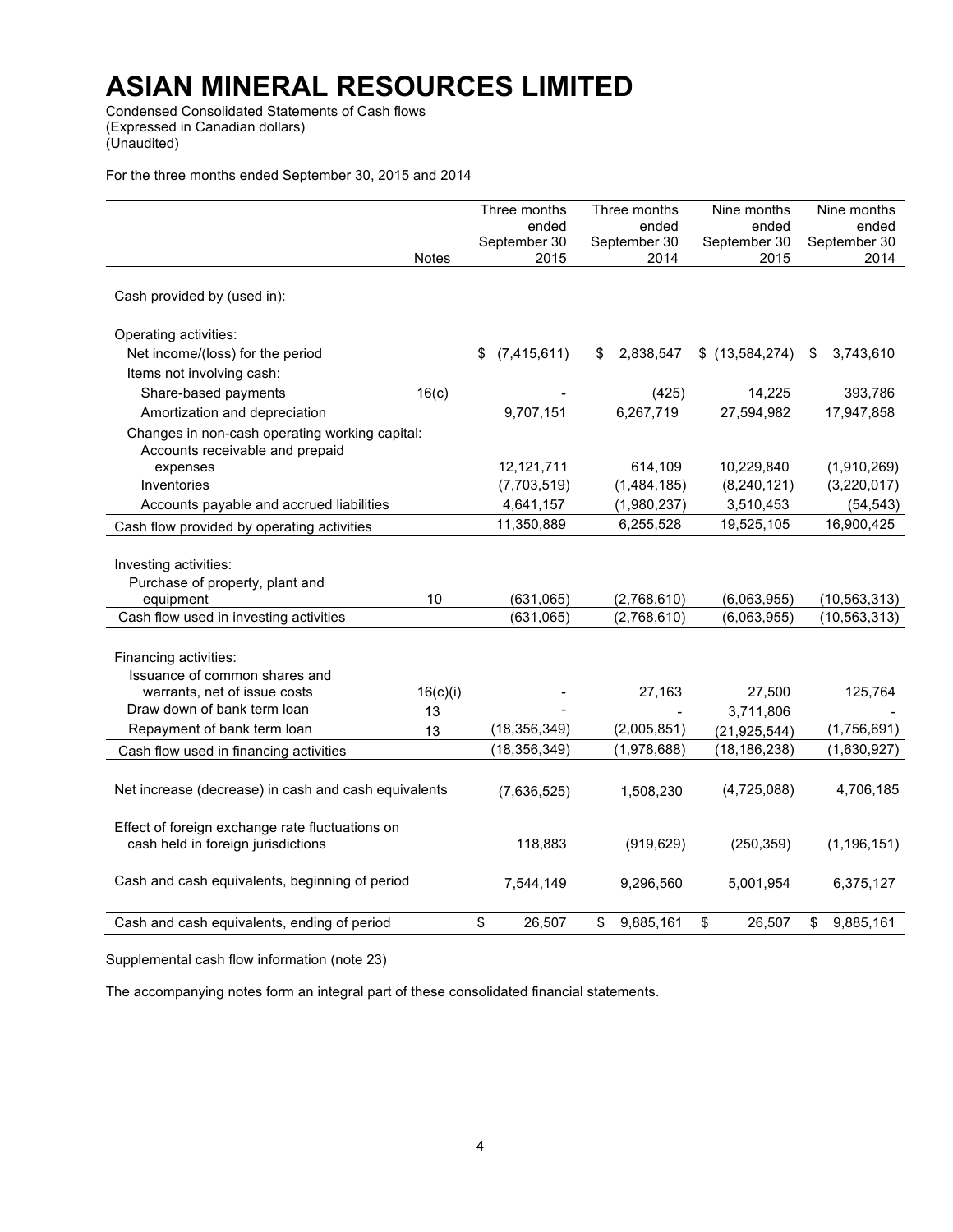Notes to the Condensed Consolidated Financial Statements (Expressed in Canadian dollars, unless otherwise stated) (Unaudited)

For the three months ended September 30, 2015 and 2014

#### **1. Nature of business and going concern:**

Asian Mineral Resources Limited (the "Company" or "AMR") is incorporated under the laws of the Province of British Columbia by a certificate of continuance as of December 31, 2004, having previously been incorporated and registered under the New Zealand Companies Act 1993. On April 19, 2004, the Company became listed on the TSX-Venture Exchange (TSX-V). The Company's principal business activities are the exploration and development of mineral property interests and extraction and processing of nickel mineral deposits. Its principal mineral property interest, held through a joint venture, is in the Ban Phuc Project Area located 160 km west of Hanoi in Son La Province, in northwestern Vietnam. The Company's registered corporate office is located at 120 Adelaide Street West, Suite 2500, Toronto, Ontario, Canada M5H 1T1.

Following feasibility studies in 2005 and 2007, the Company received a mining license in late 2007. Due to market conditions, development was delayed until 2012. Full commercial production began November 1, 2013, at which point the Company commenced recording income related to revenues from metals sales and the costs incurred to produce those revenues in profit or loss.

As at September 30, 2015, the Company has cash and cash equivalents of \$26,507 and working capital of \$8.1 million. During the three months ended September 30, 2015, the Company incurred a net loss of \$7.5 million and has an accumulated deficit of \$98.1 million. The Company incurred significant losses and negative cash flow from operations in the years prior to 2014. Whether the Company will maintain profitability and positive cash flow is uncertain and depends on numerous factors including but not limited to production level, production cost, ore grade, metallurgy, and nickel price. The factors indicate the existence of a material uncertainty that casts significant doubt about the Company's ability to continue as a going concern.

These consolidated financial statements have been prepared on a going concern basis, which assumes that the Company will continue in operation for the foreseeable future and will be able to realize its assets and discharge its liabilities in the normal course as they come due. There can be no assurance that the Company will continue to achieve profitability and positive cash flows from the Ban Phuc mine. Should the Company not be able to continue as a going concern, adjustments to the carrying values and classification of its assets and liabilities would be required, and these adjustments could be material.

The business of mining and exploring for minerals involves a high degree of risk and there can be no assurance that current operations, including exploration programs, will result in profitable mining operations. The recoverability of the carrying value of exploration and development properties and the Company's continued existence is dependent upon the preservation of its interest in the underlying properties, the discovery of economically recoverable reserves, the achievement of profitable operations, the ability of the Company to raise additional financing, if necessary, or alternatively upon the Company's ability to dispose of its interest on an advantageous basis. Changes in future conditions could require immaterial write-downs of the carrying values.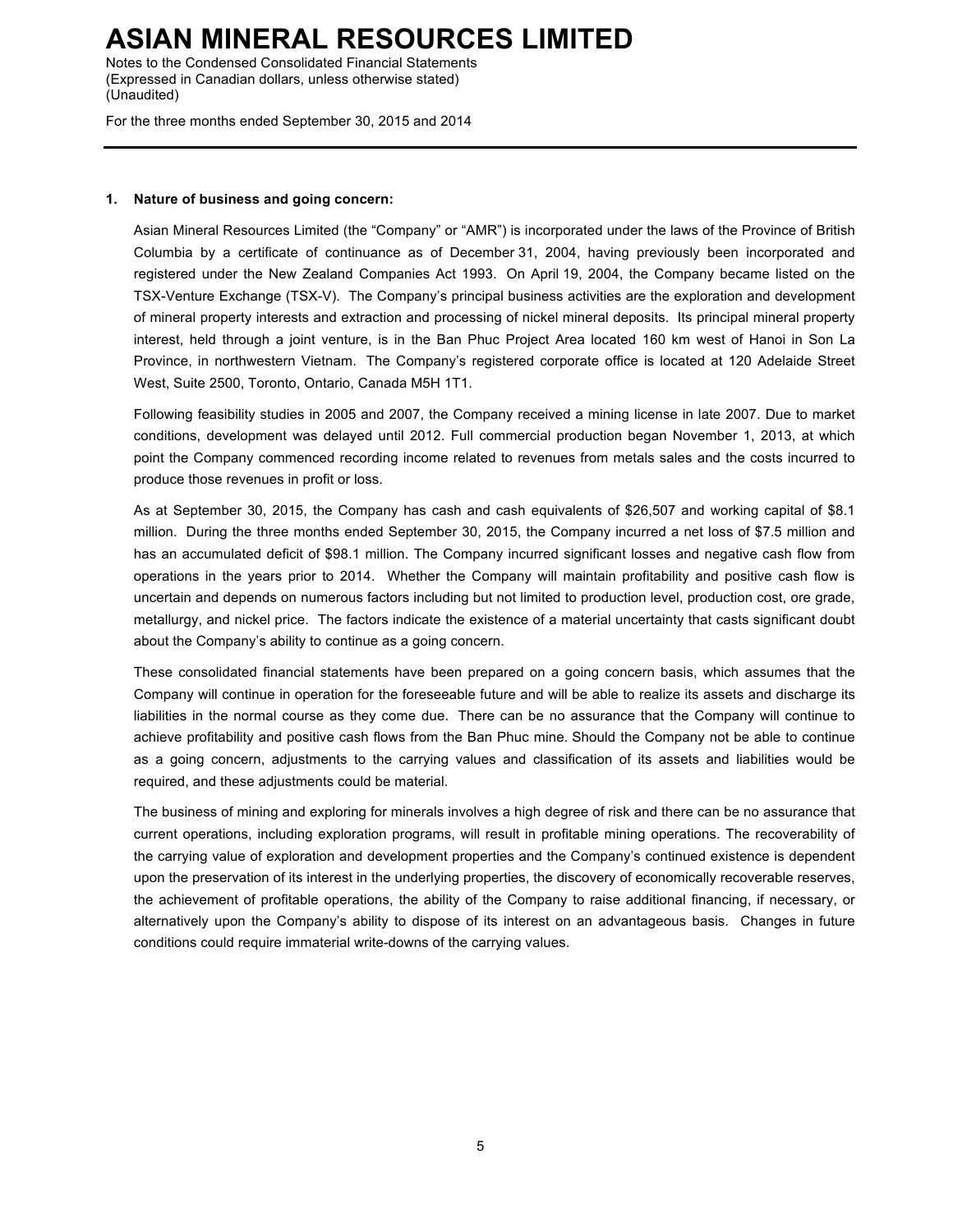Notes to the Condensed Consolidated Financial Statements (Expressed in Canadian dollars, unless otherwise stated) (Unaudited)

For the three months ended September 30, 2015 and 2014

#### **2. Restatement of previously issued financial statements**

During the preparation of last year financial statements, the Company determined that the allocation of net loss between shareholders and non-controlling interest ("NCI") had been incorrectly calculated for the year ended December 31, 2013. The correction of this error resulted in an increase to shareholders' equity of \$1,163,469 as at December 31, 2013 and corresponding decreases to deficit and NCI, respectively. The correction of this error resulted in a reduction of the net loss and comprehensive loss attributable to shareholders of \$1,163,469 for the year ended December 31, 2013 offset by a corresponding increase in net loss and comprehensive loss attributable to NCI.

#### **3. Basis of preparation:**

(a) Statement of compliance:

These unaudited condensed consolidated financial statements, including comparative figures, have been prepared in accordance with International Accounting Standard ("IAS") 34 Interim Financial Reporting, as issued by the International Accounting Standards Board ("IASB") and do not include all of the information required for full annual financial statements. These unaudited condensed interim financial statements should be read in conjunction with the Company's 2014 annual financial statements which have been prepared in accordance with International Financial Reporting Standards ("IFRS").

(b) Approval of the financial statements:

The consolidated financial statements of the Company for the period ended September 30, 2015 were reviewed by the Audit Committee, approved and authorized for issue by the Board of Directors on November 26, 2015.

(c) Comparative figures:

Certain comparative figures have been reclassified to conform to the current year's financial statement presentation.

#### **4. Significant accounting policies:**

The accounting policies set out below have been applied consistently for all periods presented in these consolidated financial statements.

- (a) Basis of measurement: These consolidated financial statements have been prepared on the historical cost basis, utilizing the accrual method of accounting unless otherwise described in the following notes.
- (b) Revenue recognition: Revenue from sales of nickel concentrate is sold under pricing arrangements whereby revenue is recognized at the time of shipment, at which time legal title and risk pass to the customer and provisional revenue is recorded at current month average price as per the London Metals Exchange. The quoted period established to finalize the sales price is the second month after the shipment month, within which the contract is required to be settled. Changes between the prices recorded upon recognition of provisional revenue and final price due to fluctuation in metal market prices result in the existence of an embedded derivative in the accounts receivable. This embedded derivative is recorded at fair value, with changes in fair value classified as a component of revenue and receivables. Changes in the estimate of concentrate nickel content resulting from the final independent analysis of the concentrate are recognized at the point at which such analysis is agreed upon between the Company and its customers.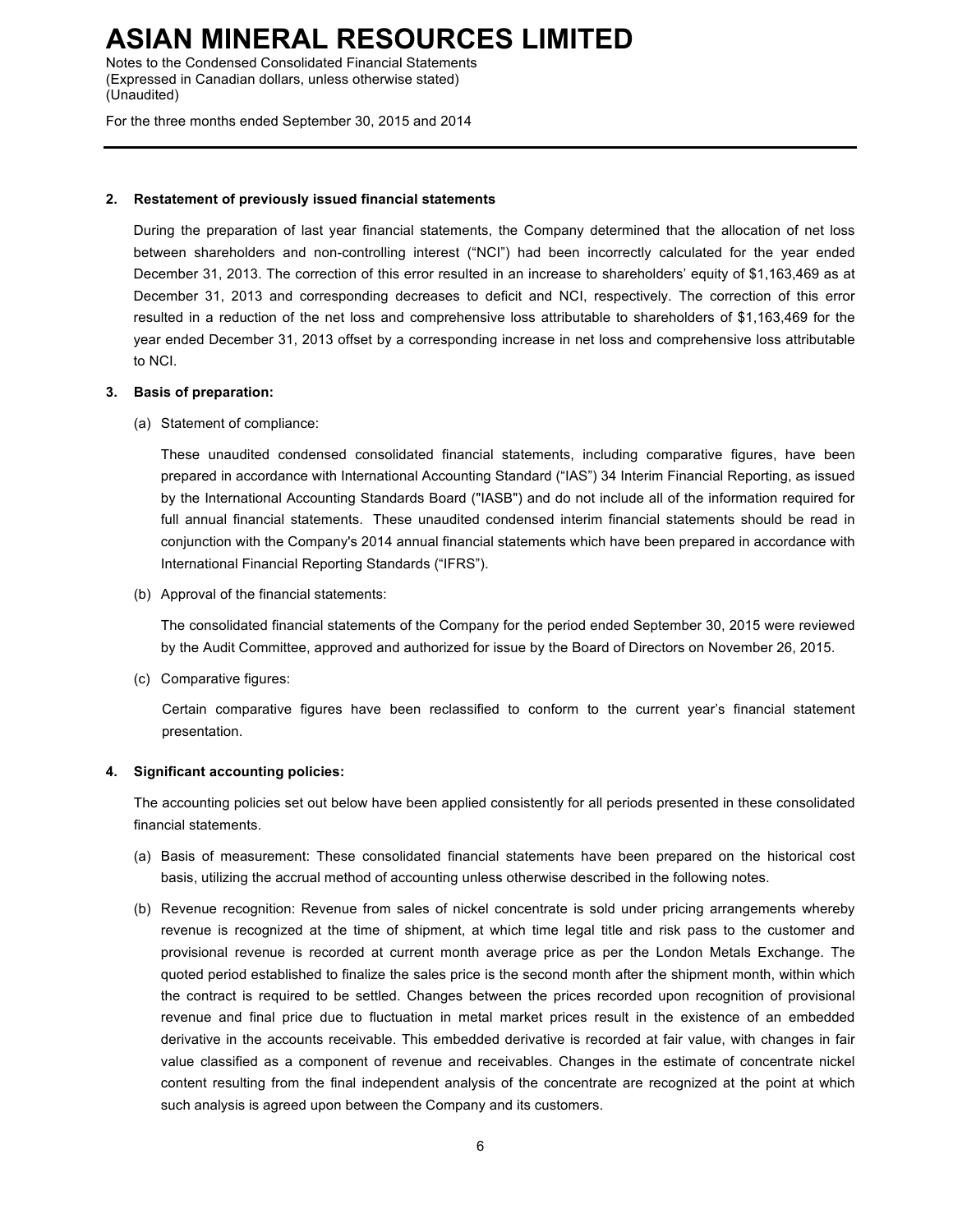Notes to the Condensed Consolidated Financial Statements (Expressed in Canadian dollars, unless otherwise stated) (Unaudited)

For the three months ended September 30, 2015 and 2014

#### **4. Significant accounting policies (continued):**

(c) Currency translation:

The functional and presentation currency of the Company is the Canadian dollar. The functional currency of its subsidiary, Ban Phuc Nickel Mines Limited Liability Company ("BPNM"), is the United States dollar. Transactions in currencies other than the functional currency are recorded at the rate of exchange prevailing on the date of the transaction. Monetary assets and liabilities are translated at the exchange rate in place on the reporting date. Non-monetary items that are measured at historical cost in a foreign currency are translated at the exchange rate on the date of the transaction. Non-monetary assets and liabilities denominated in foreign currencies that are measured at fair value are retranslated to the functional currency at the exchange rate at the date the fair value was determined. Foreign currency translation differences are recognized in profit or loss.

For consolidation purposes, BPNM is translated into the Company's presentation currency of Canadian dollars. Assets and liabilities are translated using the exchange rate prevailing at the end of the reporting period. Income and expense items are translated at the average exchange rate for the relevant period. Translation differences are recognized in other comprehensive income (loss) and are accumulated within equity in the currency translation reserve.

(d) Basis of consolidation:

These consolidated financial statements include the accounts of the Company and its subsidiaries. All intercompany transactions and balances are eliminated on consolidation. For partially owned subsidiaries, the interest attributable to non-controlling shareholders is reflected in non-controlling interest. The Company determines whether it shall consolidate a subsidiary by assessing whether it has control over the subsidiary. Factors considered in such an assessment include whether the Company is exposed, or has rights, to variable returns from its involvement with the subsidiary and has the ability to affect those returns through its power over the subsidiary.

Significant subsidiaries of the Company are as follows:

| Name                                            | Country of<br>incorporation | Effective<br>interest |
|-------------------------------------------------|-----------------------------|-----------------------|
| Ban Phuc Nickel Mines Limited Liability Company | Vietnam                     | 90%                   |
| Asian Mineral Resources Nickel Limited          | Cook Islands                | 100%                  |
| Asian Nickel Exploration Limited                | Cook Islands                | 100%                  |

(e) Cash and cash equivalents:

Cash and cash equivalents consist of cash in hand, deposits held at call with banks and other short-term highly liquid investments with original maturities of three months or less when acquired.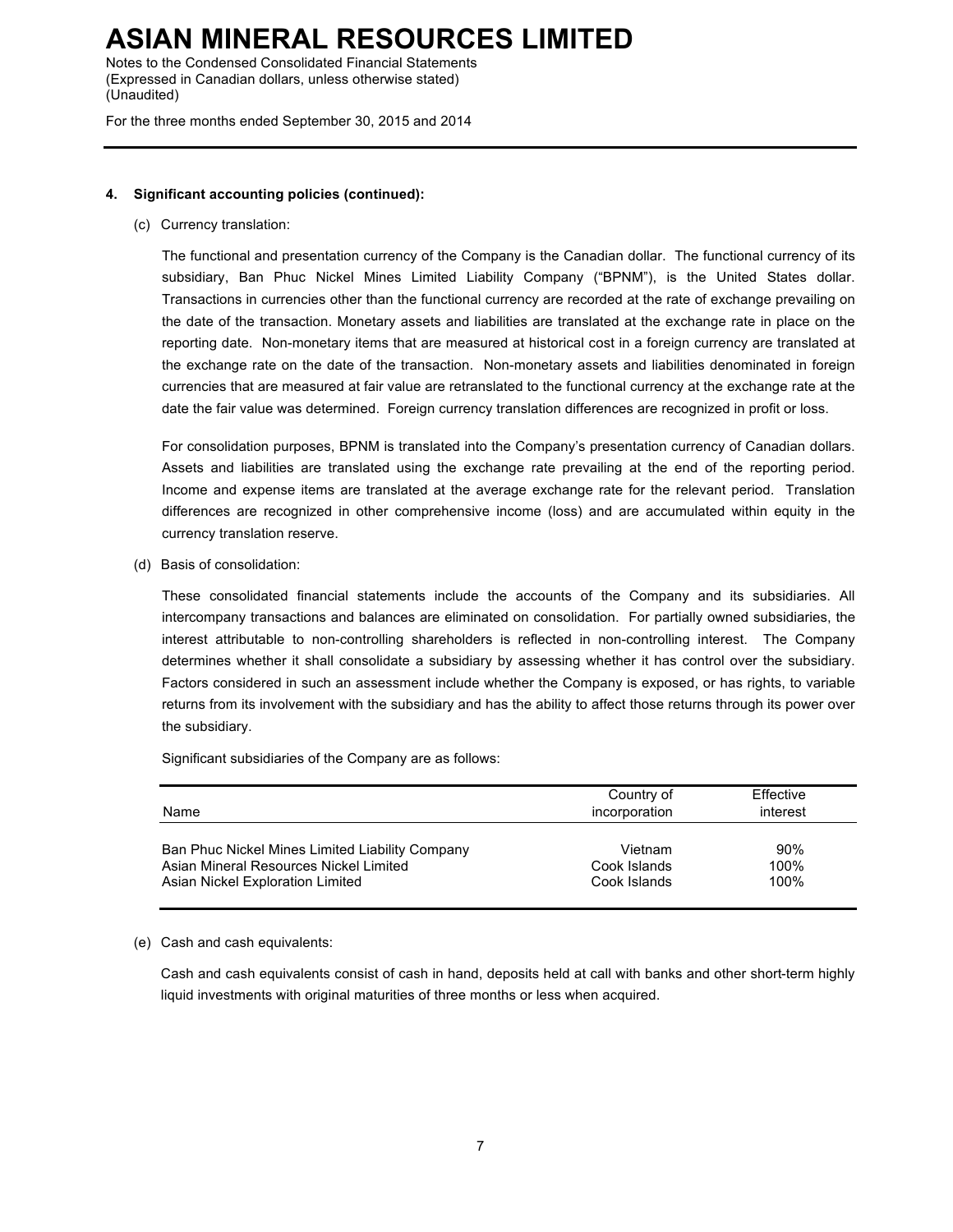Notes to the Condensed Consolidated Financial Statements (Expressed in Canadian dollars, unless otherwise stated) (Unaudited)

For the three months ended September 30, 2015 and 2014

#### **4. Significant accounting policies (continued):**

(f) Inventories:

Inventories include nickel concentrate in progress and produced, and consumable materials and supplies. The cost of nickel concentrate in progress and produced is determined principally by average production costs. Production inventories are stated at the lower of average production costs and net realizable value.

Costs of nickel concentrate inventories include all costs incurred up until production of a tonne of nickel concentrate such as mining costs, processing costs, maintenance costs, road transport costs and directly attributable general and administration costs but exclude royalties. Net realizable value is determined with reference to estimated contained nickel, copper and cobalt metal and current market prices at the reporting period end date.

Consumable materials and supplies inventory consists of consumables used in development activities, such as explosives, fuel and spare parts which are valued at the lower of cost and replacement cost (approximates net realizable value) and, where appropriate, less a provision for obsolescence.

Inventory produced prior to achieving commercial production was recognized as revenue in the income statement when sold.

(g) Prepayments:

Prepayments to suppliers and contractors are based on the contract progress, with payments made at specified stages of the contract. These payments are recognized in the balance sheet as prepaid expenses.

(h) Property, plant and equipment:

Property, plant and equipment are stated at cost less accumulated depreciation and accumulated impairment losses. Plant and equipment includes capitalized development expenditures. Cost includes expenditures that are directly attributable to the acquisition or construction of an asset and includes the direct charges associated with bringing the asset to the location and condition necessary for its intended use and an initial estimate of the costs of dismantling and removing the item and restoring the site on which it is located.

Depreciation is provided on plant and equipment, calculated on a straight line basis so as to write off the net cost or other revalued amount of each asset over its expected useful life to its estimated residual value. The estimated useful lives, residual values and depreciation method are reviewed at the end of each annual financial period with the affect of any changes recognized on a prospective basis.

| Asset                                                                                                                                          | <b>Basis</b>                                                                                    | Rate range                                  |
|------------------------------------------------------------------------------------------------------------------------------------------------|-------------------------------------------------------------------------------------------------|---------------------------------------------|
| Building, machinery, motor vehicles, infrastructure<br>Furniture and office equipment<br>Licenses and franchises<br>Plant and mine development | Straight-line<br>Straight-line<br>Straight-line<br>Unit of production based<br>mineral reserves | 14% - 25%<br>$11\% - 33\%$<br>$11\% - 33\%$ |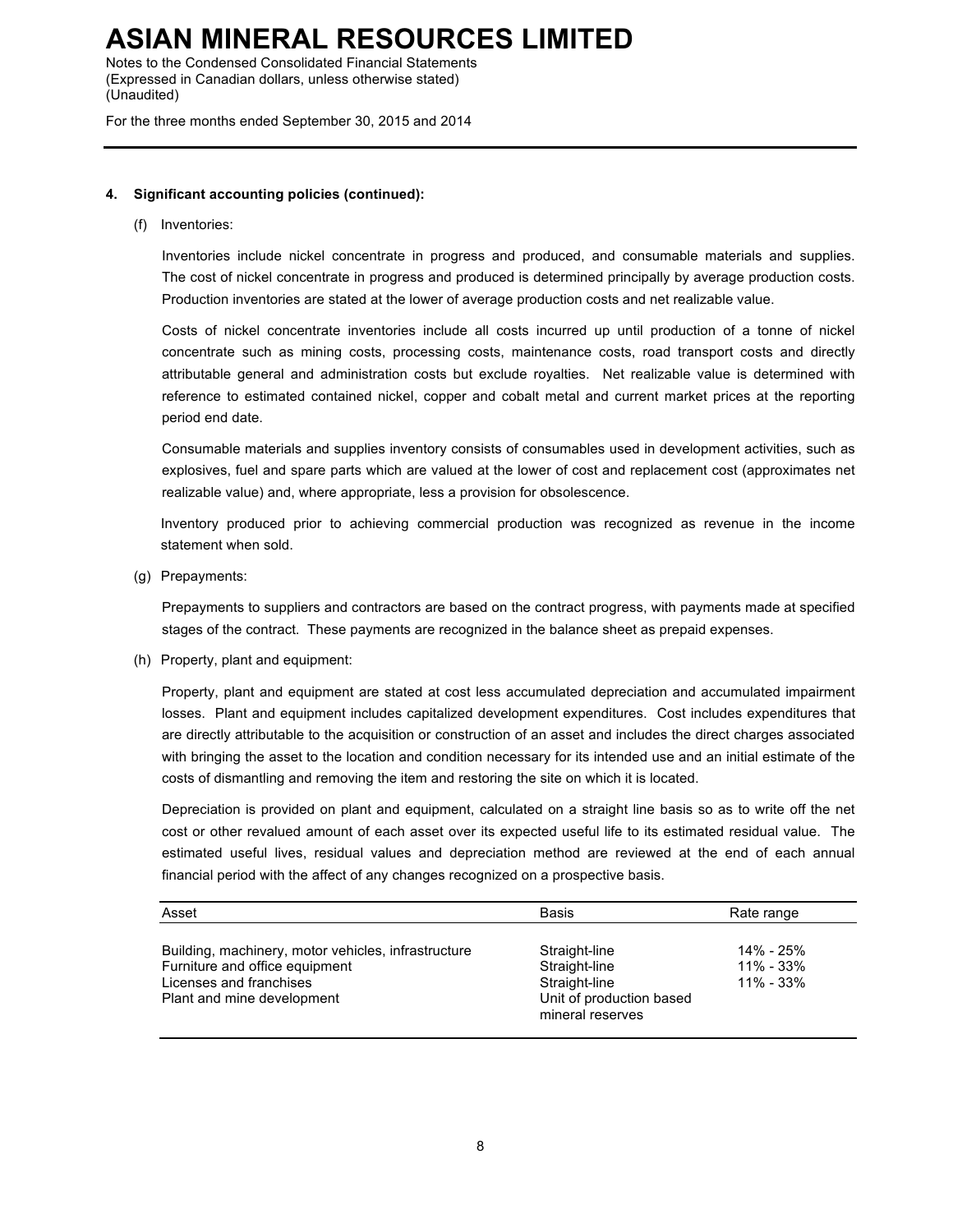Notes to the Condensed Consolidated Financial Statements (Expressed in Canadian dollars, unless otherwise stated) (Unaudited)

For the three months ended September 30, 2015 and 2014

#### **4. Significant accounting policies (continued):**

#### (h) Property, plant and equipment (continued):

The expenditures related to construction are capitalized as construction-in-progress and are included within properties, plant and equipment. Construction in progress represents the cost of remaining plant and mine development which is under construction. Costs directly attributable with ongoing construction related activities during the commissioning phase of new assets incurred in the period before they are operating in the way intended by management are capitalized, all other costs not directly attributable are expensed. No depreciation is provided for construction in progress during the period of construction.

(i) Mineral property interest:

Exploration expenses incurred prior to determination of the technical feasibility and commercial viability of mining operations and issuance of a mining license are expensed as incurred. Mineral property acquisition costs and exploration and development expenditures incurred subsequent to the determination of technical feasibility and commercial viability of mining operations and issuance of a mining license are deferred, less accumulated amortization and accumulated impairment losses, if any, until the property to which they relate commences commercial production, is sold, allowed to lapse or is abandoned. Technical feasibility and commercial viability generally coincide with the establishment of proven and probable reserves; however, this determination may be impacted by management's assessment of certain modifying factors. When commercial production in an area of interest has commenced, the associated costs are amortized over the estimated economic life of the mine on a units-of-production basis using proven and probable reserves (as defined by National Instrument 43-101).

Changes in factors such as estimates of proven and probable reserves that affect units-of-production calculations are accounted for on a prospective basis.

(j) Impairment of long-lived assets:

At the end of each year or at each reporting date, the Company reviews the carrying amounts of its long-lived assets to determine whether there is any indication that those assets may be impaired. If any such indication exists, the recoverable amount of the asset is estimated in order to determine the extent of the impairment loss, if any. Where the asset does not generate cash flows that are independent from other assets, the Company estimates the recoverable amount of the cash-generating unit ("CGU") to which the asset belongs.

The recoverable amount of a CGU is the higher of the CGU's fair value less costs to sell and its value-in-use. In assessing value-in-use, the estimated future cash flows are discounted to their present value using a pre-tax discount rate that reflects current market assessment of the time value of money and the risks specific to the asset for which the estimates of future cash flows have not been adjusted.

If the recoverable amount of an asset or CGU is estimated to be less than its carrying amount, the carrying amount of the asset or CGU is reduced to its recoverable amount. Impairment losses are recognized in profit and loss in the period the impairment indicator is identified.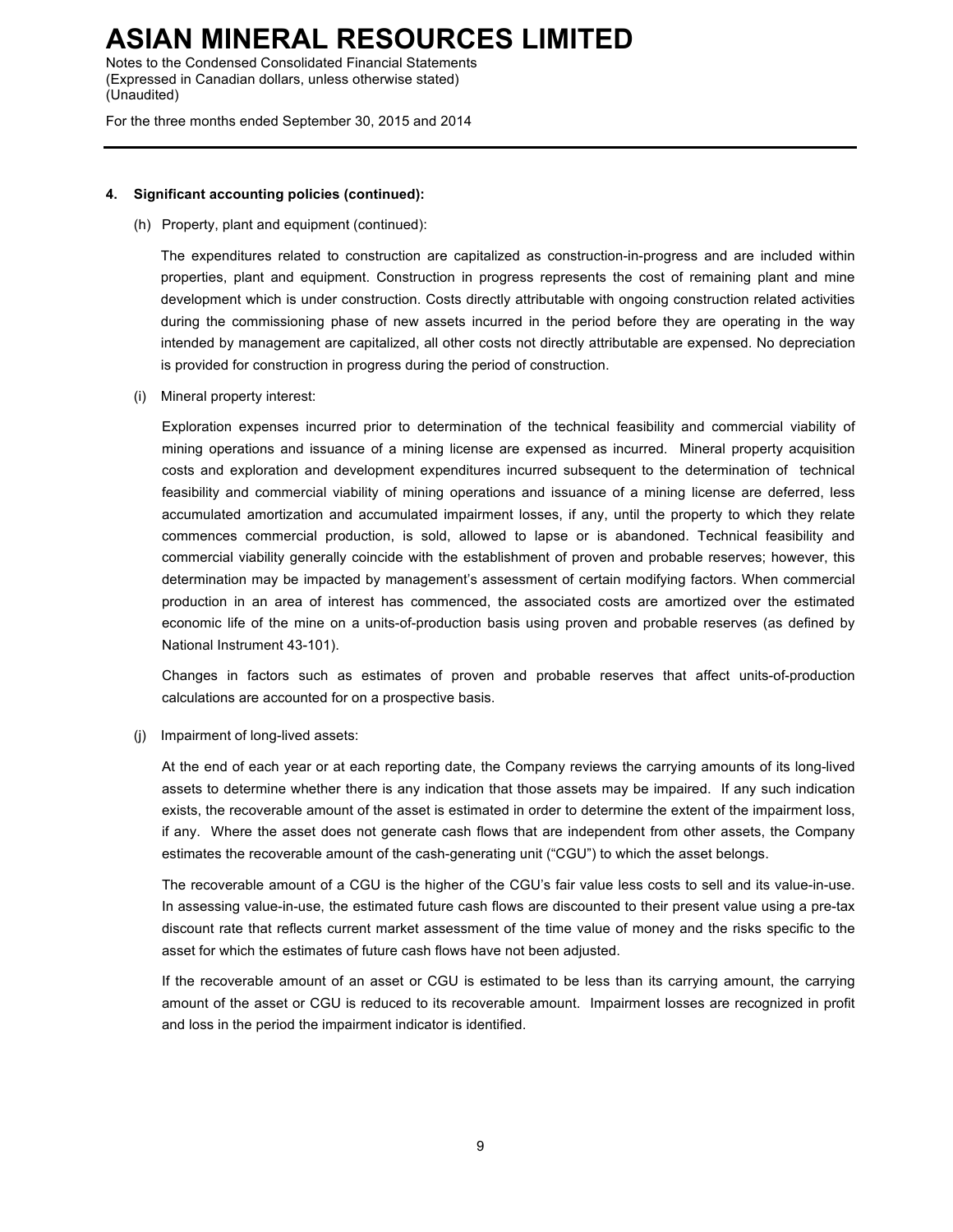Notes to the Condensed Consolidated Financial Statements (Expressed in Canadian dollars, unless otherwise stated) (Unaudited)

For the three months ended September 30, 2015 and 2014

#### **4. Significant accounting policies (continued):**

(j) Impairment of long-lived assets (continued):

An impairment loss is reversed if there is an indication that there has been a change in the estimates used to determine the recoverable amount. The carrying amount of the asset or CGU is increased to its recoverable amount, but only to the extent that the increased carrying amount does not exceed the carrying amount that would have been determined had no impairment loss been recognized for the asset or CGU in prior years. The reversal of an impairment loss is recognized immediately in profit and loss.

(k) Reserve estimates:

The Company estimates its ore reserves and mineral resources based on information compiled by Qualified Persons as defined in accordance with Canadian Securities Administrators National Instrument 43-101 *Standards for Disclosure of Mineral Projects* ("NI 43-101"). Reserves are used when performing impairment assessments on the Company's mineral property, for forecasting the timing of payment of mine closure, reclamation and rehabilitation costs, and in determining the depletion of mineral properties.

There are numerous uncertainties inherent in estimating ore reserves, and assumptions that are valid at the time of estimation may change significantly when new information becomes available. Changes in the forecasted prices of commodities, exchange rates, production costs or recovery rates may change the economic status of reserves and may, ultimately, result in changes to reserve estimates. Any adjustments are accounted for prospectively.

(l) Provision for closure and rehabilitation:

A provision for closure and rehabilitation is recognized when there is a legal or constructive obligation to remediate as a result of exploration, development and production activities undertaken, if the amount of the provision can be measured reliably. The estimated future obligations include the costs of dismantling, and removal of facilities and restoration. The provision for future restoration costs is the best estimate of the present value of the expenditure required to settle the restoration obligation at the reporting date. The environmental rehabilitation obligation is capitalized as part of the carrying amount of the associated long-lived asset and a liability is recorded. The environmental rehabilitation cost is amortized on the same basis as the related asset. Future restoration costs are reviewed annually and any changes in the estimate are reflected in the present value of the restoration provision at the reporting date.

(m) Mining rights grant fee:

In late 2010, the Vietnamese Government passed a new law, the Mineral Law 2010. Decree 15 of the law included a new statutory fee titled "mining rights grant fee". The Mineral Law 2010 provided the fee to be determined based on price, reserve, quality and type of the relevant mineral; however, until late 2013, both the Mineral Law 2010 and the Decree 15 did not specify the formula for calculation and thus there was no basis to estimate the fee payable. In November 2013, the Vietnamese Government issued Decree 203 which outlined the formula to calculate the mining rights grant fee and on that basis the Company estimated the cost of the fee and recognized a provision of \$4.6 million in the 2013 consolidated financial statements. On February 6, 2015, the Company received Decision No. 288/QD-BTNMT issued by the Ministry of Natural Resources and Environment ("MONRE") to amend the contents specified in the Mineral Mining License. Refer to note 15 for further details of the amendment.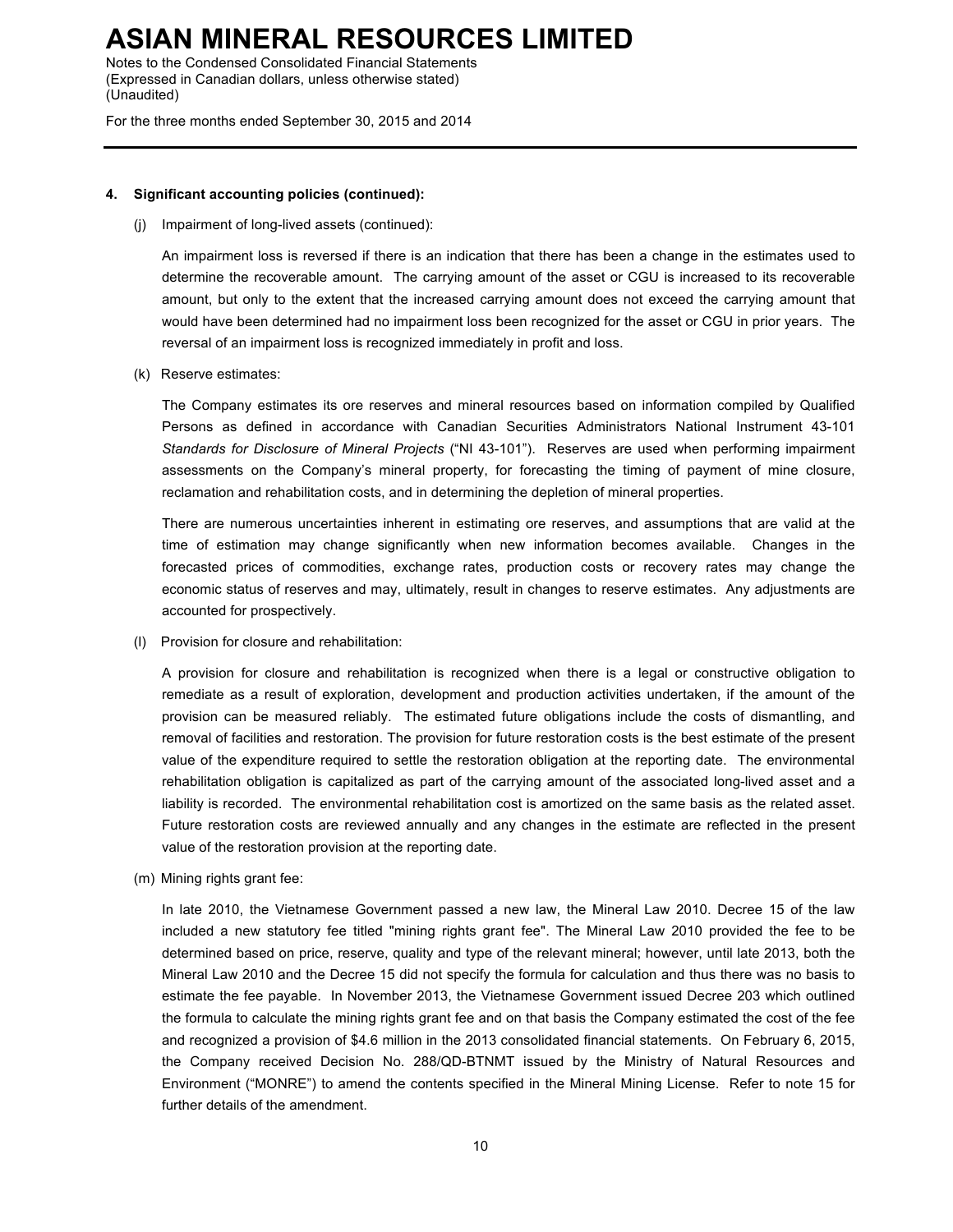Notes to the Condensed Consolidated Financial Statements (Expressed in Canadian dollars, unless otherwise stated) (Unaudited)

For the three months ended September 30, 2015 and 2014

#### **4. Significant accounting policies (continued):**

(n) Share capital:

Common shares are classified as equity. The Company records proceeds from share issuances net of issue costs and any tax effects. Common shares issued for consideration other than cash are valued at the quoted market price on the date the shares are issued.

(o) Share-based payments:

The Company has a share option plan, under which the fair value of all share-based awards is estimated using the Black-Scholes Option Pricing Model at the grant date and amortized over the vesting periods. An individual is classified as an employee when the individual is an employee for legal or tax purposes (direct employee) or provides services similar to those performed by a direct employee, including directors of the Company. Sharebased payments to non-employees are measured at the fair value of the goods or services received, or the fair value of the equity instruments issued if it is determined the fair value of the goods or services received cannot be reliably measured and are recorded at the date the goods or services are received. The amount recognized as an expense is adjusted to reflect the number of awards expected to vest. The offset is credited to sharebased payment reserve.

Upon the exercise of the share purchase options, consideration paid together with the amount previously recognized in the share-based payment reserve is recorded as an increase to share capital. Charges for share purchase options that are forfeited before vesting are reversed from the share-based payments reserves. For those share purchase options that expire or are forfeited after vesting, the amount previously recorded in sharebased payments reserve is transferred to deficit.

(p) Interest expense:

Interest is recognized on a time proportion basis, taking into account the principal outstanding and the effective rate over the period to maturity.

(q) Royalties and export tariffs:

A royalty is payable to the Vietnamese Government calculated at 10% of the value of nickel concentrate sale price less export tax, processing costs, bagging costs, freight costs, custom charges and warehouse costs. Royalty expense is recorded when revenue from the sale of nickel concentrate is recognized.

Export tariff is payable to the Vietnamese Government and calculated at 20% of the value of nickel concentrate sale price less sea freight costs.

(r) Income taxes:

Income tax expense comprises current and deferred tax. Current tax and deferred tax are recognized in the statement of operations except to the extent that the tax relates to a business combination, or items recognized directly in equity or in other comprehensive income (loss).

A deferred tax asset is recognized for unused tax losses, tax credits and deductible temporary differences, to the extent that it is probable that future taxable profits will be available against which they can be utilized.

Deferred tax assets are reviewed each reporting date and are reduced to the extent that it is no longer probable that the related tax benefit will be realized.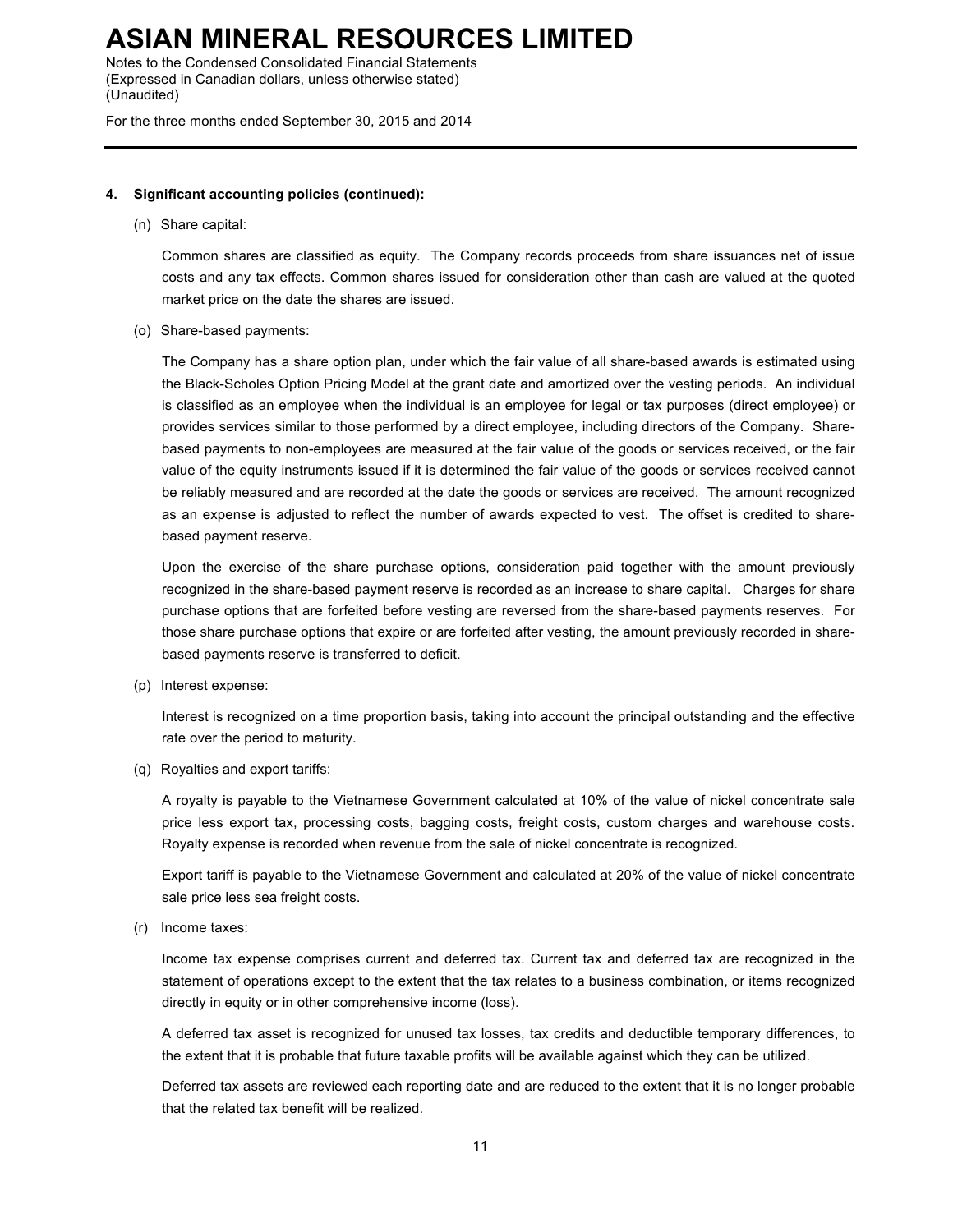Notes to the Condensed Consolidated Financial Statements (Expressed in Canadian dollars, unless otherwise stated) (Unaudited)

For the three months ended September 30, 2015 and 2014

#### **4. Significant accounting policies (continued):**

(r) Income taxes (continued):

Deferred tax is recognized in respect of temporary differences between the carrying amounts of assets and liabilities for financial reporting purposes and the amounts used for taxation purposes. Deferred tax is not recognized for the temporary differences arising from the initial recognition of assets or liabilities in a transaction that is not a business combination and that affects neither accounting, nor taxable profit or loss. Deferred tax is measured at the tax rates that are expected to be in effect when temporary differences reverse, based on the laws that have been enacted or substantively enacted at the reporting date. Deferred tax assets and liabilities are offset if there is a legally enforceable right to offset the tax liabilities and assets, and they relate to income taxes levied by the same tax authority.

(s) Financial instruments:

Non-derivative financial assets and liabilities:

The Company initially recognizes loans and receivables and deposits on the date that they are originated. All other financial assets (including assets designated at fair value through profit or loss) are recognized on the trade date at which the Company becomes a party to the contractual provisions of the instrument.

The Company derecognizes a financial asset when the contractual rights to the cash flows from the asset expire, or it transfers the rights to receive the contractual cash flows of the financial asset in a transaction in which substantially all the risks and rewards of ownership of the financial asset are transferred.

Financial assets and liabilities are offset and the net amount presented in the statement of financial position when, and only when, the Company has a legal right to offset the amounts and intends either to settle on a net basis or to realize the asset and settle the liability simultaneously.

The Company classifies its financial assets and liabilities in the following categories:

- (A) Fair value through profit or loss ("FVTPL");
- (B) Held-to-maturity;
- (C) Available-for-sale financial assets ("AFS"); or
- (D) Loans and receivables.

The classification depends on the purpose for which the financial assets or liabilities were acquired. Management determines the classification of financial assets and liabilities at initial recognition.

The Company has the following non-derivative financial assets: loans and receivables.

#### *Financial assets at FVTPL*

A financial asset is classified at fair value through profit or loss if it is classified as held-for-trading or is designated as such upon initial recognition. Financial assets are designated at fair value through profit or loss if the Company manages such investments and makes purchase and sale decisions based on their fair value in accordance with the Company's documented risk management or investment strategy.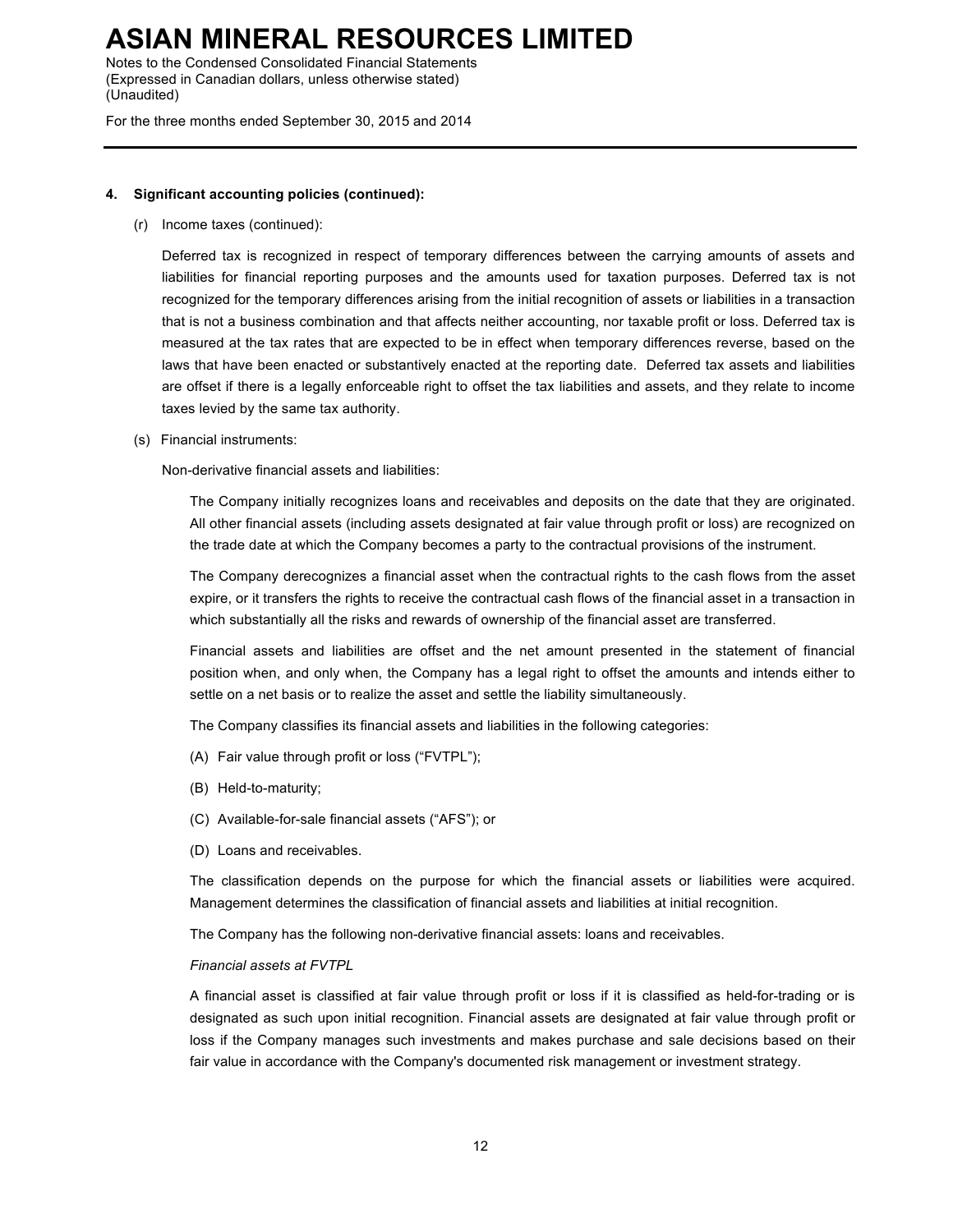Notes to the Condensed Consolidated Financial Statements (Expressed in Canadian dollars, unless otherwise stated) (Unaudited)

For the three months ended September 30, 2015 and 2014

#### **4. Significant accounting policies (continued):**

(s) Financial instruments (continued):

#### *Held-to-maturity investments*

Investments are measured at amortized cost using the effective interest rate method. Transaction costs are added and amortized to the statement of operations over the life of the financial instrument on an effective yield basis. The Company does not have any assets classified as held-to-maturity investments.

#### *Available-for-sale financial assets*

Short-term investments are classified as available-for-sale and are carried at fair value (where determinable based on market prices of actively traded securities) with unrealized gains and losses recognized in other comprehensive income (loss). Management assesses the carrying value of AFS financial assets each period and any impairment charges are recognized in profit or loss. When financial assets classified as available-for-sale are sold, the accumulated fair value adjustments recognized in other comprehensive income (loss) are included in profit and loss. The Company does not have any assets classified as available-for-sale financial assets.

#### *Loans and receivables*

Loans and receivables are financial assets with fixed or determinable payments that are not quoted in an active market. Such assets are recognized initially at fair value plus any directly attributable transaction costs. Subsequent to initial recognition, loans and receivables are measured at amortized cost using the effective interest rate method, less any impairment losses. Loans and receivables comprise cash and cash equivalents and accounts receivable.

#### *Impairment of financial assets*

Financial assets, other than those at FVTPL, are assessed for indicators of impairment at each period end. Financial assets are impaired when there is objective evidence that, as a result of one or more events that occurred after the initial recognition of the financial asset, the estimated future cash flows of the investment have been impacted.

#### *Financial liabilities*

Financial liabilities are recognized initially at fair value plus any directly attributable transaction costs. Subsequent to initial recognition, derivative financial liabilities are measured at fair value and other financial liabilities at amortized cost using the effective interest method.

The Company has the following non-derivative financial liabilities: bank term loan, trade payables and accrued liabilities which are classified as other financial liabilities.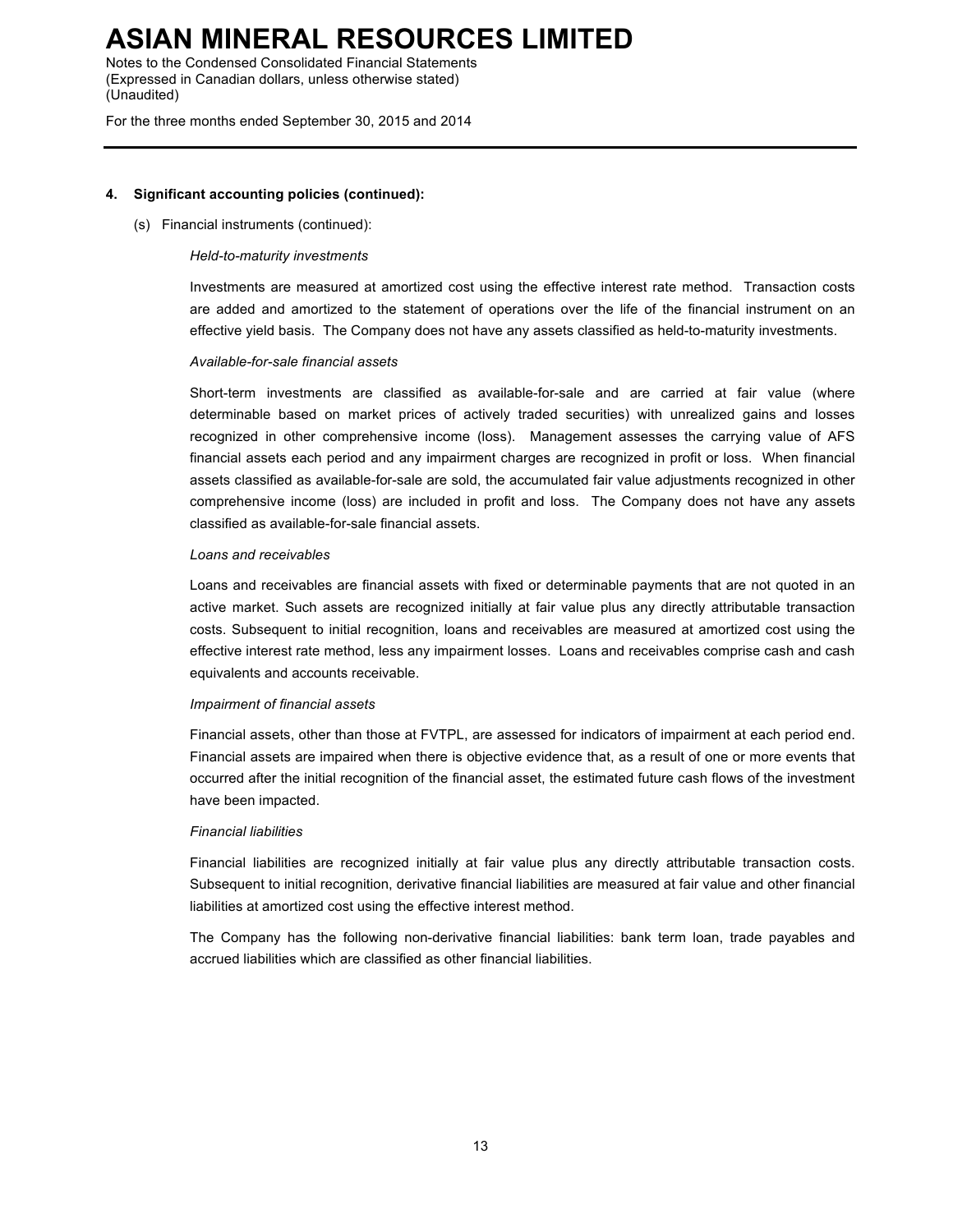Notes to the Condensed Consolidated Financial Statements (Expressed in Canadian dollars, unless otherwise stated) (Unaudited)

For the three months ended September 30, 2015 and 2014

#### **4. Significant accounting policies (continued):**

(t) Earnings (loss) per share:

Basic earnings (loss) per share is calculated by dividing the income (loss) available to common shareholders by the weighted average number of common shares outstanding during the period. For all periods presented, income (loss) available to common shareholders equals the reported income (loss) attributable to the shareholders of the Company.

Diluted earnings (loss) per share is calculated using the treasury stock method. Under the treasury stock method, the weighted average number of common shares issued and outstanding used for the calculation of diluted earnings (loss) per share assumes that the proceeds to be received on the exercise of dilutive stock options and warrants are used to repurchase common shares at the average market price during the period.

#### **5. Changes in accounting standards:**

#### *IFRS 9, Financial Instruments*

In November 2009, the IASB issued IFRS 9, *Financial Instruments*, as the first step in its project to replace IAS 39, *Financial Instruments: Recognition and Measurement*. On July 24, 2014 the IASB issued the complete IFRS 9. IFRS 9 retains but simplifies the mixed measurement model and establishes two primary measurement categories for financial assets: amortized cost and fair value. The basis of classification depends on an entity's business model and the contractual cash flows of the financial asset.

Classification is made at the time the financial asset is initially recognized, namely when the entity becomes a party to the contractual provisions of the instrument.

IFRS 9 amends some of the requirements of IFRS 7, *Financial Instruments: Disclosures*, including added disclosures about investments in equity instruments measured at fair value in other comprehensive income, and guidance on the measurement of financial liabilities and de-recognition of financial instruments. The mandatory effective date of IFRS 9 is for annual periods beginning on or after January 1, 2018 with early adoption permitted, and must be applied retrospectively with some exemptions permitted. The Company is currently assessing the impact of adopting IFRS 9 on its consolidated financial statements.

IFRS 15, *Revenue from Contracts with Customers*

On May 28, 2014, the IASB issued IFRS 15. The new standard is effective for annual periods beginning on or after January 1, 2017 with early adoption permitted. IFRS 15 will replace IAS 11 *Construction Contracts*, IAS 18 *Revenue*, IFRIC 13 *Customer Loyalty Programmes*, IFRIC 15 Agreements for the Construction of Real Estate, IFRIC 18 Transfer of Assets from Customers and SIC 31 Revenue – Barter Transactions Involving Advertising Services.

The standard contains a single model that applies to contracts with customers and two approaches to recognizing revenue: at a point in time or over time. The model features a contract-based five-step analysis of transactions to determine whether, how much and when revenue is recognized. New estimates and judgmental thresholds have also been introduced, which may affect the amount and/or timing of revenue recognized.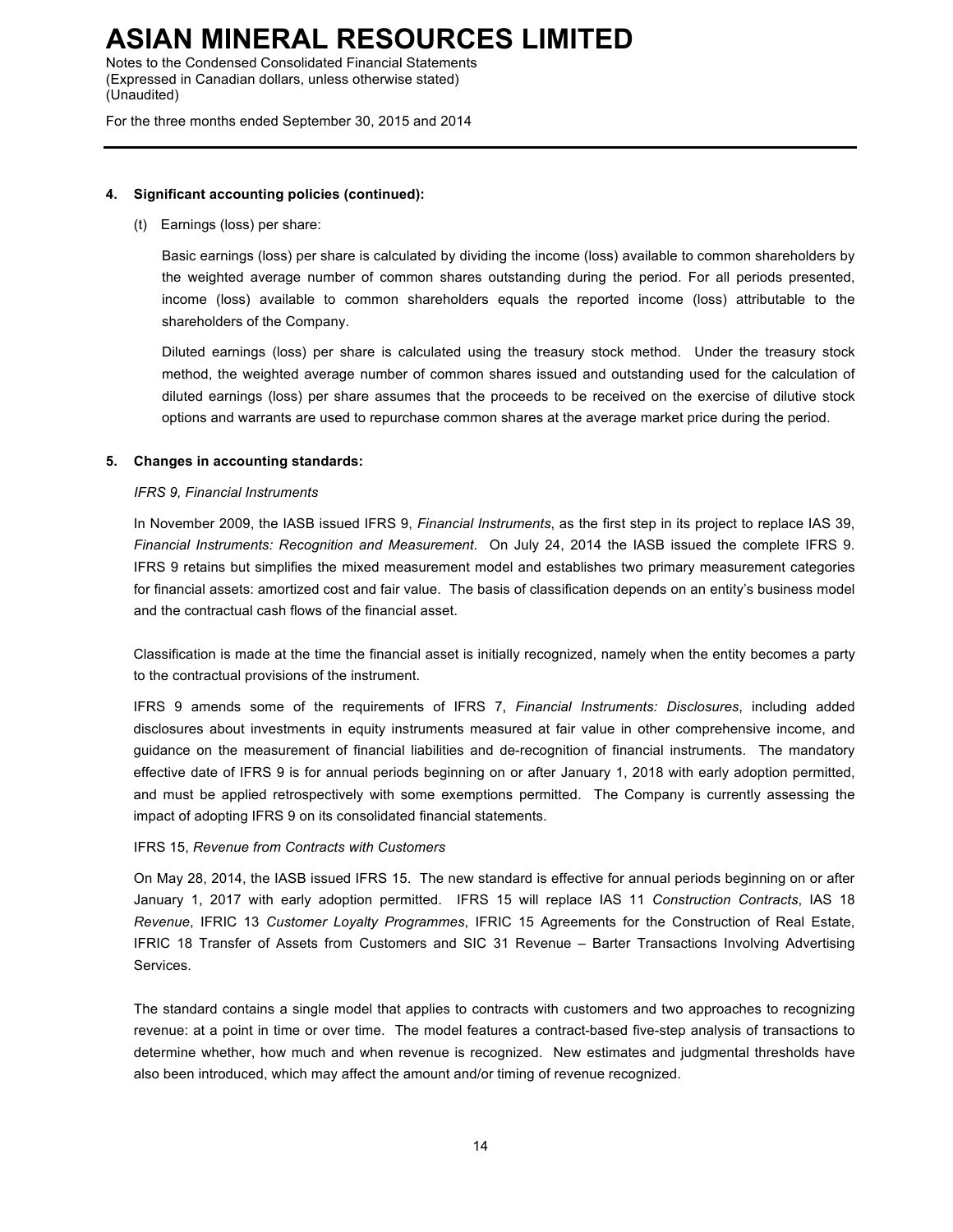Notes to the Condensed Consolidated Financial Statements (Expressed in Canadian dollars, unless otherwise stated) (Unaudited)

For the three months ended September 30, 2015 and 2014

#### **5. Changes in accounting standards (continued):**

The Company intends to adopt IFRS 15 in its consolidated financial statements for the annual period beginning on January 1, 2017. The extent of the impact of adoption of the standard has not yet been determined.

Amendments to IAS 1, *Presentation of Financial Statements*

On December 18, 2014, the IASB issued amendments to IAS1 as part of its major initiative to improve presentation and disclosure in financial reports. The amendments are effective for annual periods beginning on or after January 1, 2016 with early adoption permitted. The Company intends to adopt these amendments in its financial statements for the annual period beginning on January 1, 2016. The extent of the impact of adoption of the amendments has not yet been determined.

#### **6. Critical judgments in applying accounting policies:**

The critical judgments that the Company's management has made in the process of applying the Company's accounting policies, apart from those involving estimations (note 7), that have the most significant effect on the amounts recognized in the Company's consolidated financial statements are as follows:

(a) Economic recoverability and probability of future economic benefits of exploration, evaluation and development costs:

Management has determined that exploration drilling, evaluation, development and related costs incurred which have been capitalized are economically recoverable. Management uses several criteria in its assessment of economic recoverability and probability of future economic benefits including geologic and metallurgic information, history of conversion of mineral deposits to proven and probable reserves, scoping and feasibility studies, accessible facilities, existing permits and life of mine plans.

(b) Commercial production:

Costs incurred to construct and develop mineral properties, plant and equipment are capitalized until the assets are brought into the location and condition necessary to be capable of operating in the manner intended by management. Depletion of capitalized costs for mineral properties and related plant and equipment begins when operating levels intended by management have been reached. The results of operations of the Company during the years presented in these audited consolidated financial statements have been impacted by management's determination that the Ban Phuc mine reached the operating levels intended by management on November 1, 2013.

(c) Functional currency:

The functional currency for each of the Company's subsidiaries is the currency of the primary economic environment in which the entity operates. It has been determined that the functional currency of BPNM is the United States dollar, while the functional currency for the Company and its other subsidiaries is the Canadian dollar. Assessment of functional currency involves certain judgments to determine the primary economic environment and the Company reconsiders the functional currency of its entities if there is a change in the events and conditions, which determine the primary economic environment.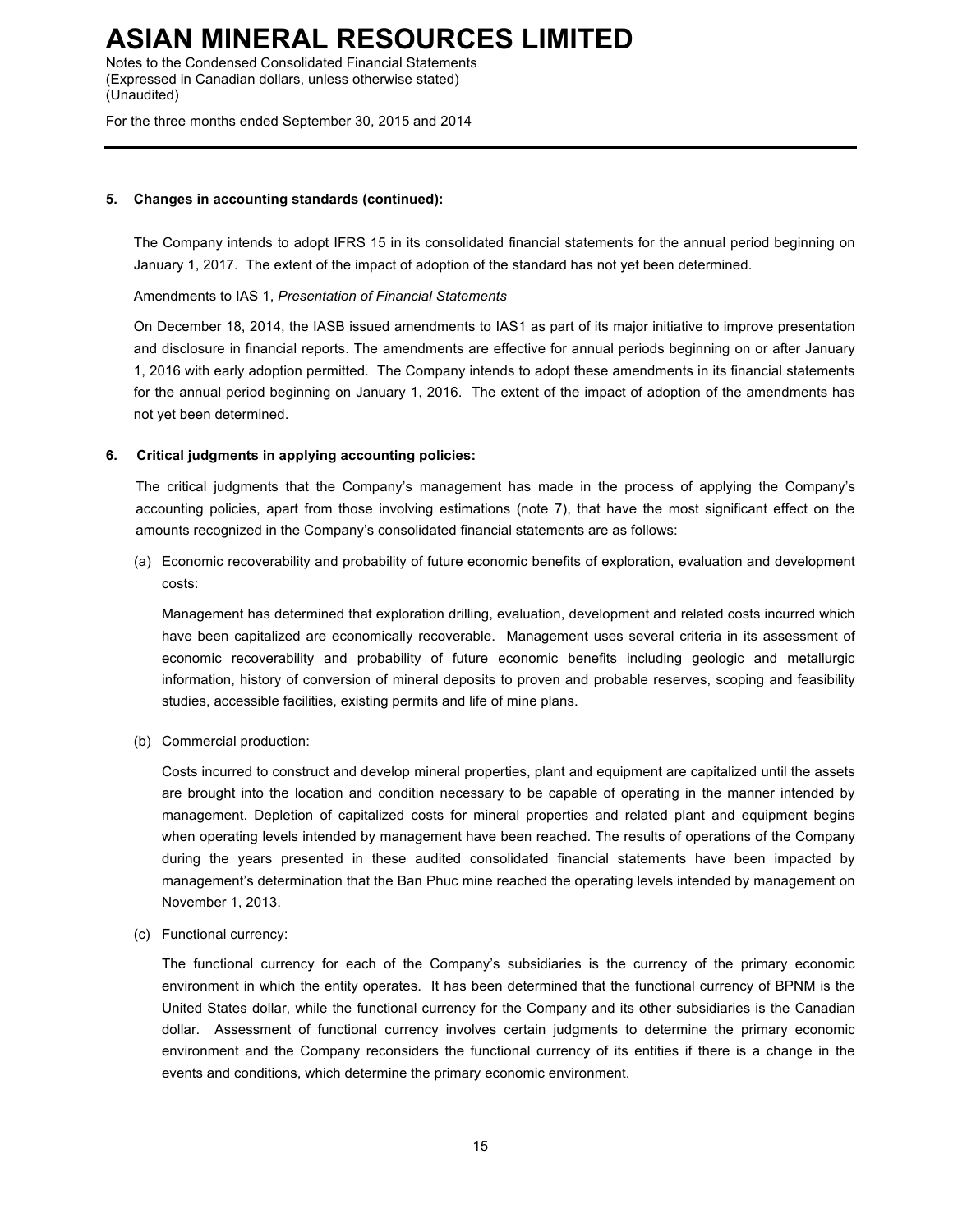Notes to the Condensed Consolidated Financial Statements (Expressed in Canadian dollars, unless otherwise stated) (Unaudited)

For the three months ended September 30, 2015 and 2014

#### **6. Critical judgments in applying accounting policies (continued):**

(d) Going concern:

The assessment of the Company's ability to continue as a going concern involves judgment regarding future funding available for its development of the Ban Phuc mine and for working capital requirements. Judgments must also be made with regard to events or conditions, which might give rise to significant uncertainty.

(e) Provisional pricing contracts:

Nickel concentrate is invoiced when shipped and amounts recognized as revenue are based on the Company's assessment of the mineral content and grade, based on internal assays, of the concentrate shipments. Final assays determine the final payable ounces by the Company's customers. Therefore, there is significant estimation uncertainty surrounding the recognition of revenues based on preliminary assays. Any adjustments to revenue recognized based on final assays are accounted for prospectively.

#### **7. Key sources of estimation uncertainty:**

The preparation of the consolidated financial statements requires management to make estimates and assumptions of the effect of uncertain future events on the carrying amounts of the Company's assets and liabilities at the end of the reporting period. Actual results may differ from those estimates as the estimation process is inherently uncertain. Differences between the actual results and present estimates and assumptions have the potential to materially affect the Company's consolidated financial statements. Estimates are reviewed on an ongoing basis and are based on historical experience and other facts and circumstances. Revisions to estimates and the resulting effect on the carrying amounts of the Company's assets and liabilities are accounted for prospectively.

The significant assumptions about the future and other major sources of estimation uncertainty as at the end of the reporting period that may result in a material adjustment to the carrying amounts of the Company's assets and liabilities are as follows:

(a) Impairment of mineral properties, plant and equipment:

The Company considers both external and internal sources of information in assessing whether there are any indications that mineral properties, plant and equipment are impaired. External sources of information the Company considers include changes in the market, economic and legal environment in which the Company operates that are not within its control and affect the recoverable amount of mineral properties, plant and equipment. Internal sources include the manner in which mineral properties, plant and equipment are being used or are expected to be used, and indications of economic performance of the assets.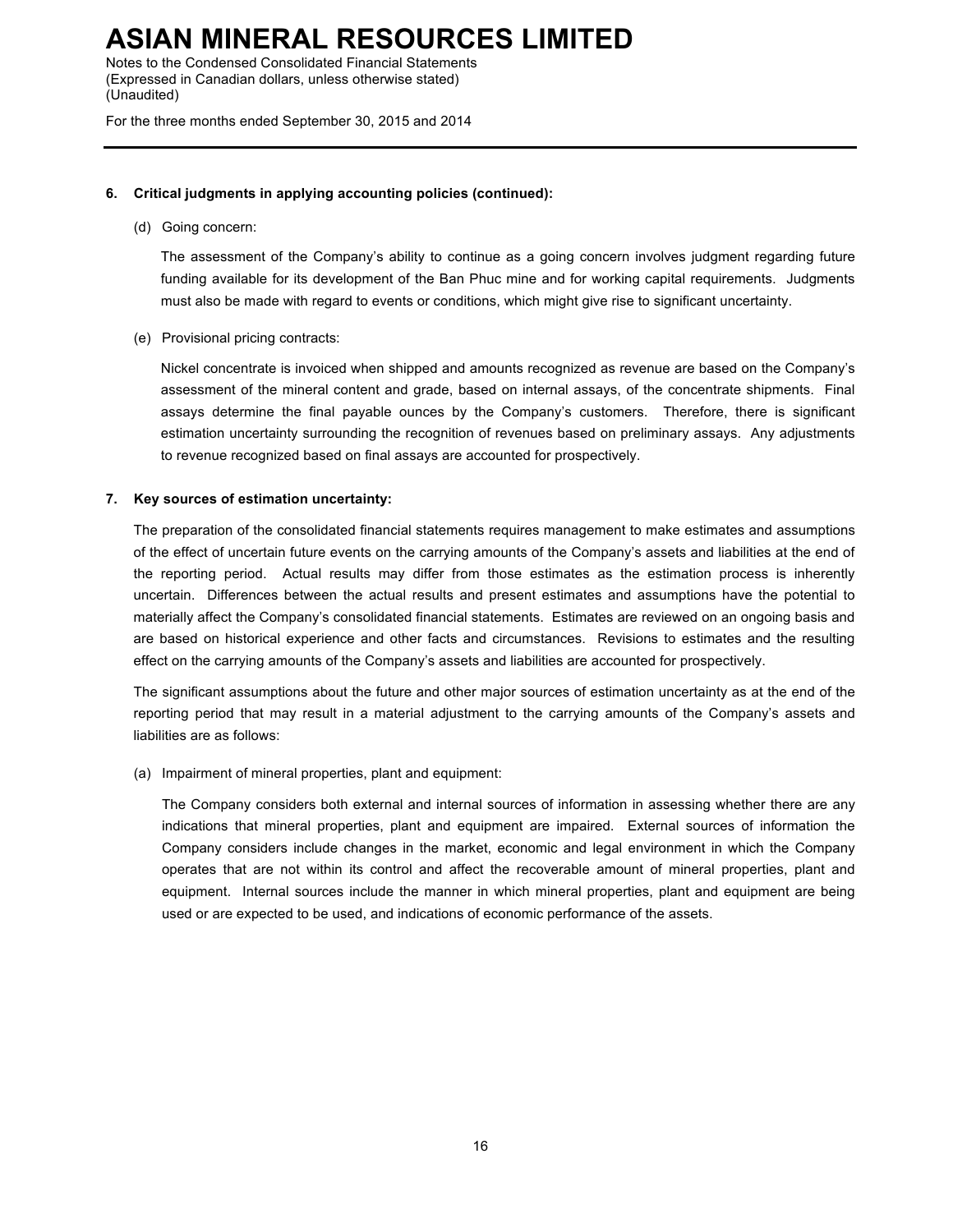Notes to the Condensed Consolidated Financial Statements (Expressed in Canadian dollars, unless otherwise stated) (Unaudited)

For the three months ended September 30, 2015 and 2014

#### **7. Key sources of estimation uncertainty (continued):**

(a) Impairment of mineral properties, plant and equipment (continued):

In determining the recoverable amounts of the Company's mineral properties, plant and equipment, the Company's management makes estimates of the discounted future after-tax cash flows expected to be derived from its mineral properties using an appropriate discount rate. Reductions in metal price forecasts, increases in estimated future costs of production, increases in estimated future non-expansionary capital expenditures, reductions in the amount of recoverable reserves, resources and exploration potential and/or adverse current economics can result in a write down of the carrying amounts of the Company's mineral properties, plant and equipment.

(b) Operating expenses and costing of work-in-progress inventory:

In determining operating expenses recognized in the consolidated statement of comprehensive income (loss), the Company's management makes estimates of quantities of ore on stockpiles and in process and the recoverable nickel in this material to determine the cost of finished goods sold during the period. Changes in these estimates can result in a change in operating expenses in future periods and carrying amounts of inventories.

(c) Estimated recoverable nickel tonnes and ore reserve tonnes:

The carrying amounts of the Company's mineral properties, plant and equipment are depleted based on recoverable nickel tonnes and ore reserve tonnes. Changes to estimates of recoverable nickel tonnes, ore reserve tonnes and depletable costs, including changes resulting from revisions to the Company's mine plans and changes in metals prices forecasts, can result in a change to future depletion rates and impairment analysis.

(d) Estimated mine closure and rehabilitation costs:

The Company's provision for mine closure and reclamation cost obligations represents management's best estimate of the present value of the future cash outflows required to settle the liability which reflects estimates of future costs, inflation, movements in foreign exchange rates and assumption of risks associated with the future cash outflows. Changes in the above factors can result in a change to the provision recognized by the Company.

Changes to the mine closure and rehabilitation cost obligations are recorded with a corresponding change to the carrying amounts of the related mineral properties, plant and equipment in the year identified. Adjustments to the carrying amounts of the related mineral properties, plant and equipment can result in a change to the future depletion expense.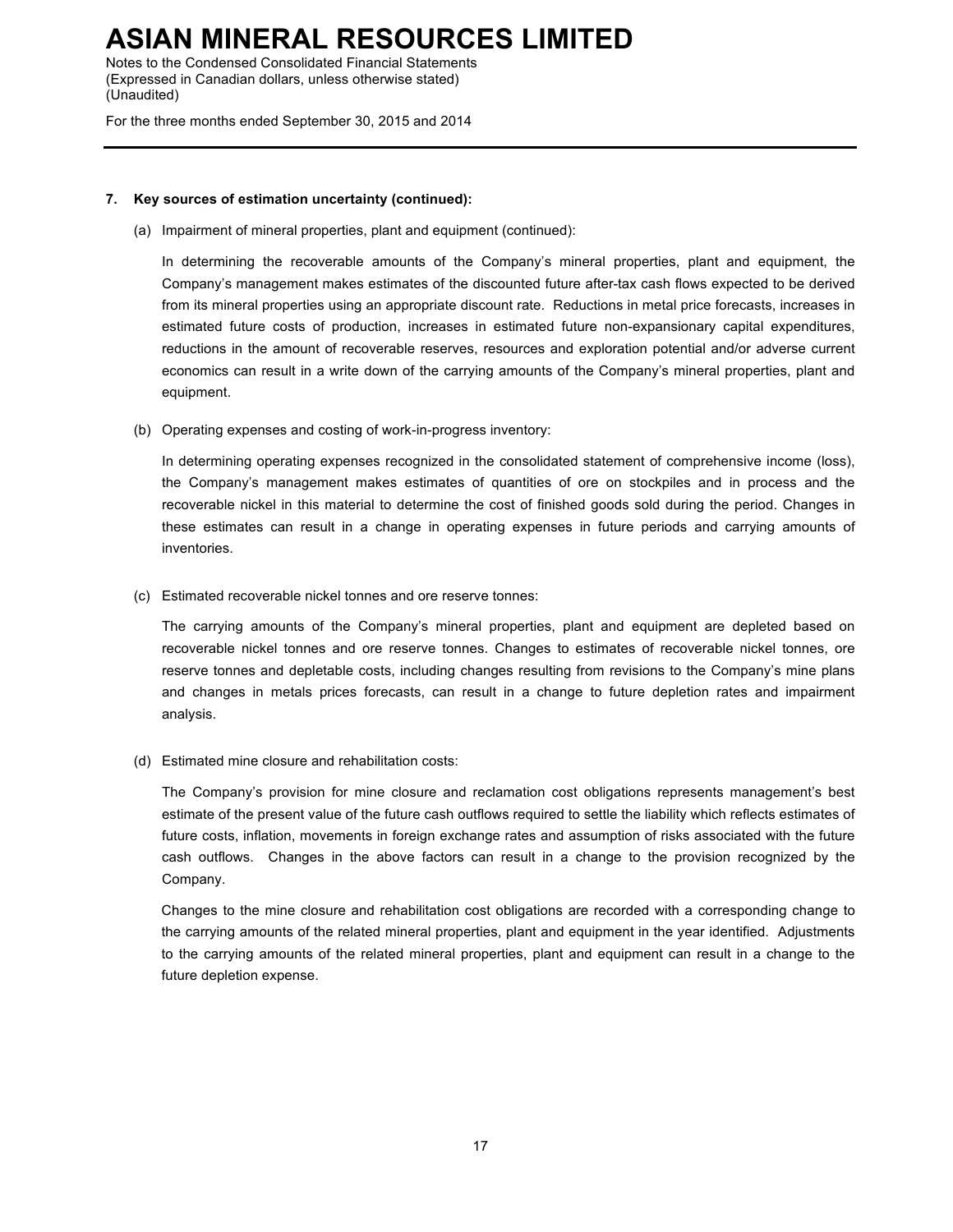Notes to the Condensed Consolidated Financial Statements (Expressed in Canadian dollars, unless otherwise stated) (Unaudited)

For the three months ended September 30, 2015 and 2014

#### **7. Key sources of estimation uncertainty (continued):**

(e) Income taxes:

In assessing the probability of realizing income tax assets, management makes estimates related to expectations of future taxable income, applicable tax opportunities, expected timing of reversals of existing temporary differences and the likelihood that tax positions taken will be sustained upon examination by applicable tax authorities. In making its assessments, management gives additional weight to positive and negative evidence that can be objectively verified. Estimates for future taxable income are based on forecasted income from operations and the application of existing tax laws in each jurisdiction. Weight is attached to tax planning opportunities that are within the Company's control, feasible and can be implemented without significant obstacles. The likelihood that tax positions taken will be sustained upon examination by applicable tax authorities is assessed based on individual facts and circumstances of the relevant tax position evaluated in light of all available evidence. Where applicable tax laws and regulations are either unclear or subject to ongoing varying interpretations, it is reasonably possible that changes in these estimates could occur, which may materially affect the amounts of income tax assets recognized.

(f) Share-based compensation:

The Company includes an estimate of forfeitures, share price volatility, expected life of awards and risk-free interest rates in the calculation of the expense related to certain long-term employee incentive plans. These estimates are based on previous experience and may change throughout the life of an incentive plan. Such changes could impact the share-based compensation expense and share-based payments reserve.

#### **8. Accounts receivable and prepaid expenses:**

|                             | September 30,<br>2015 | December 31,<br>2014 |            |
|-----------------------------|-----------------------|----------------------|------------|
| Trade receivables           | \$<br>2,807,042       | S                    | 9,681,877  |
| VAT/GST refundable          | 812,256               |                      | 5,472,245  |
| Export tariff refundable    | 1,286,889             |                      |            |
| Prepayments and advances    | 1,289,463             |                      | 1,200,500  |
| Other receivables           | 34.318                |                      | 89,686     |
| Provision for doubtful debt | (118, 538)            |                      | (103, 038) |
|                             | \$<br>6,111,430       | S                    | 16,341,270 |

The trade receivables consist of receivables from provisional nickel concentrate sales from the Ban Phuc mine. The trade receivables are less than 30 days past due. The fair value of receivables arising from concentrate sales that contain provisional pricing is determined using the appropriate quoted closing price per the London Metal Exchange for the particular metal. As such, these receivables, which meet the definition of an embedded derivative, are classified within Level 2 of the fair value hierarchy (see note 24).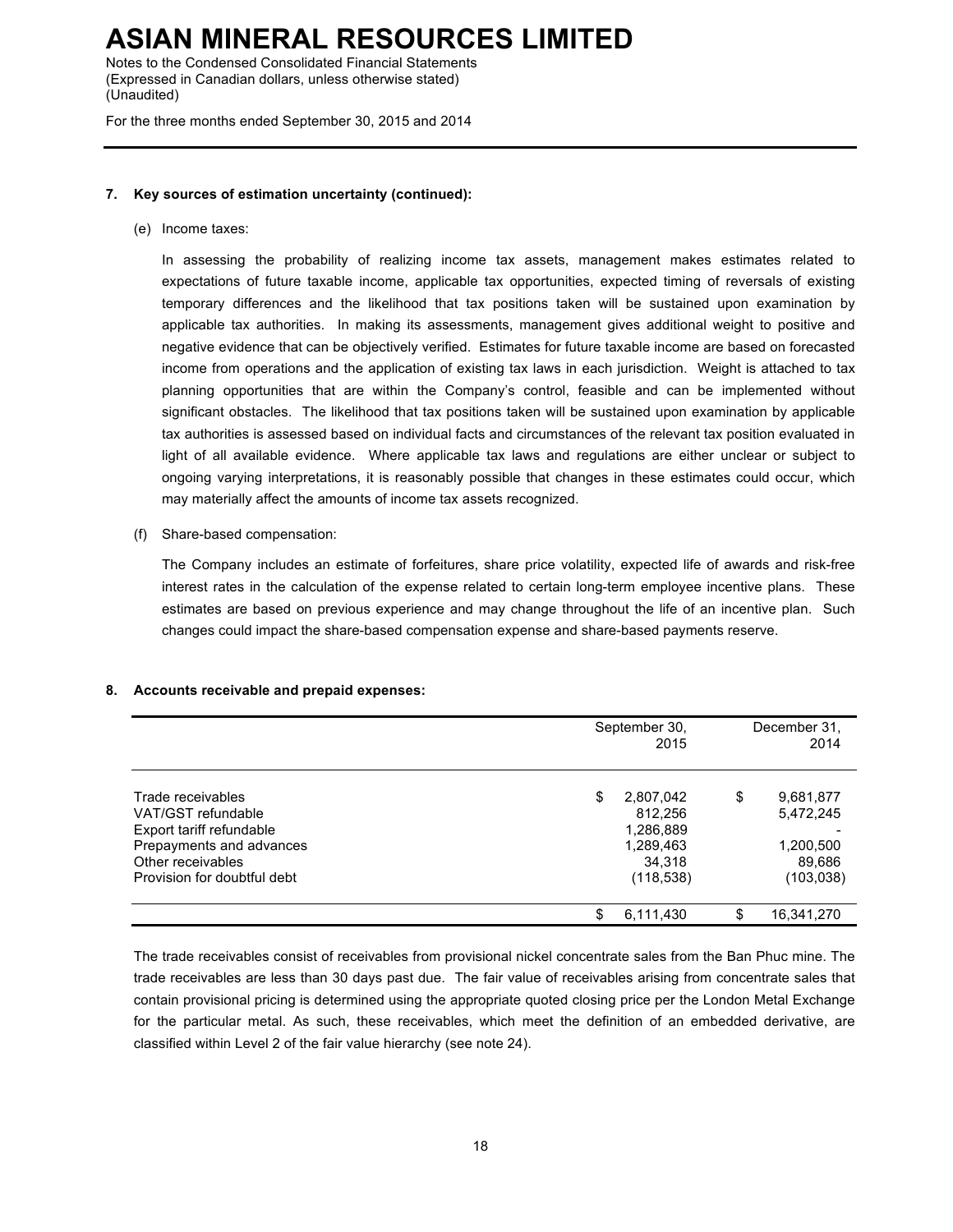Notes to the Condensed Consolidated Financial Statements (Expressed in Canadian dollars, unless otherwise stated) (Unaudited)

For the three months ended September 30, 2015 and 2014

#### **8. Accounts receivable and prepaid expenses (continued):**

The Company, through its Vietnam subsidiary pays value added tax on the purchase and sale of goods and services at a rate of 5% and 10%. The Company's concentrate is a processed natural resource/mineral which is subject to VAT and applicable tax rate of 0% VAT when exported. The net amount paid or payable is recoverable, but such recovery is subject to review and assessment by local tax authorities. In June and July 2015, the Company's Vietnam subsidiary's VAT was assessed by the local tax authorities and refunded US\$1.4 million and US\$5.0 million, respectively.

Export tariff is calculated at 20% of nickel concentrate sales. During the quarter ended September 30, 2015, reduced revenues, due to lower nickel prices and no shipment in September, generated export tariffs refunded of \$1,809,809 and the tariff refundable as at September 30, 2015 is \$1,286,889.

#### **9. Inventories:**

|                                                                                                                          | September 30,<br>2015                    | December 31.<br>2014                    |
|--------------------------------------------------------------------------------------------------------------------------|------------------------------------------|-----------------------------------------|
| Consumable materials and supplies<br>Work in process inventory <sup>(1)</sup><br>Finished goods inventory <sup>(2)</sup> | 2,486,227<br>\$<br>366,449<br>11,251,427 | \$<br>2,462,720<br>442.321<br>2,958,941 |
|                                                                                                                          | 14,104,103<br>S                          | 5,863,982                               |

(1) The Company held 3,787 tonnes of work in process nickel ore as of September 30, 2015 (2014: 3,259 tonnes), which were carried at cost being the lesser of cost and net realizable value.

(2) The Company held 10,176 tonnes of nickel concentrate finished product as of September 30, 2015 (2014: 5,345 tonnes), which were carried at cost being the lesser of cost and net realizable value.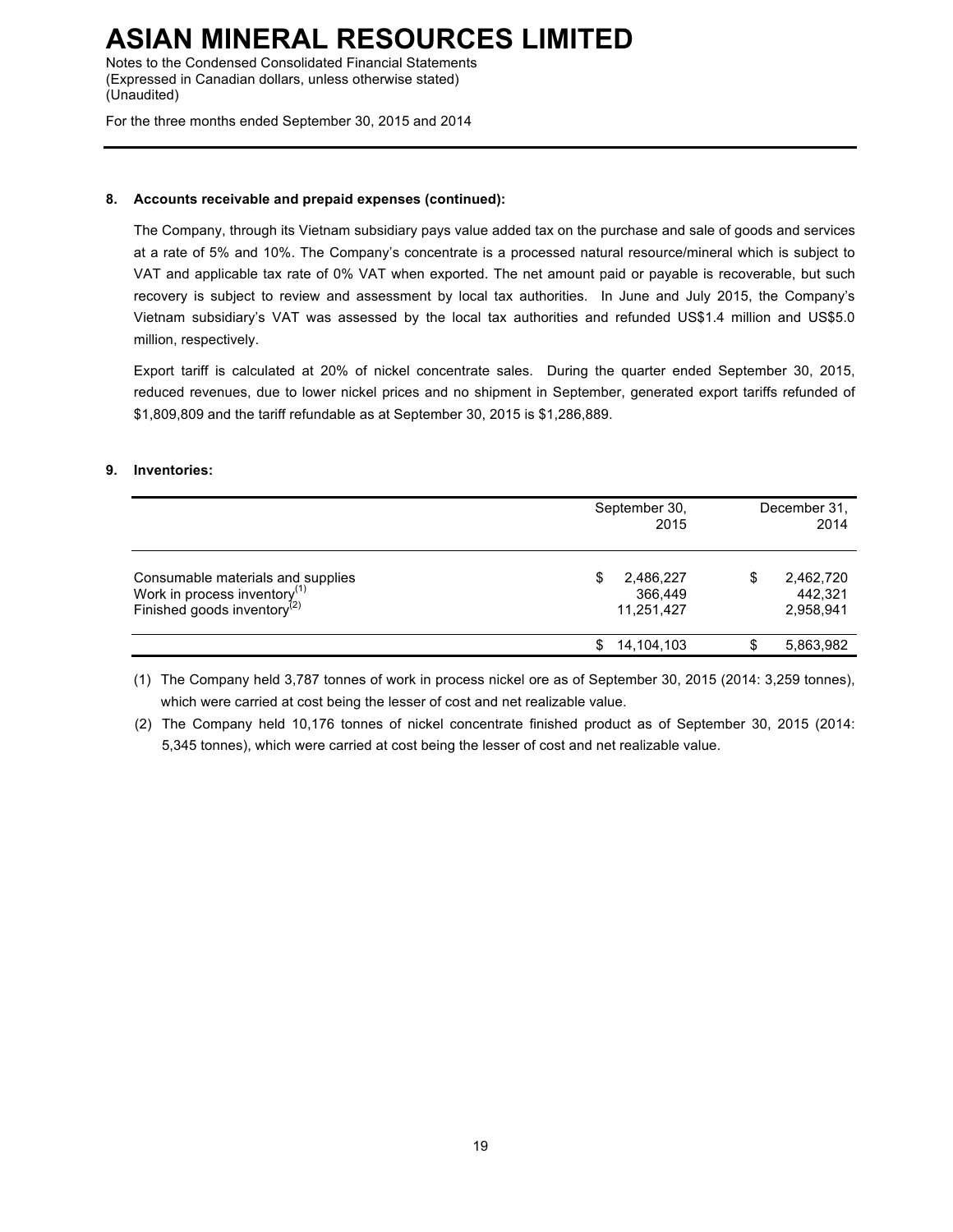Notes to the Condensed Consolidated Financial Statements (Expressed in Canadian dollars, unless otherwise stated) (Unaudited)

For the three months ended September 30, 2015 and 2014

#### **10. Property, plant and equipment:**

|                                                                                       | Building, infrastructure            |                 | Furniture, office             |                                       |
|---------------------------------------------------------------------------------------|-------------------------------------|-----------------|-------------------------------|---------------------------------------|
|                                                                                       | mine, machinery, plant,             | Construction    | equipment and                 |                                       |
|                                                                                       | motor vehicles                      | in progress     | intangible assets             | Total                                 |
| Cost                                                                                  |                                     |                 |                               |                                       |
| Balance at January 1, 2014                                                            | \$<br>54,860,856                    | \$<br>559,345   | \$<br>4,944,370               | \$<br>60,364,571                      |
| Additions                                                                             | 14,562,176                          | 1,655,673       |                               | 16,217,849                            |
| <b>Translation adjustment</b>                                                         | 2,627,628                           | 83,837          | 119,825                       | 2,831,290                             |
| Adjustment for mining rights                                                          |                                     |                 |                               |                                       |
| grant fees (note 15)                                                                  |                                     |                 | (1,778,545)                   | (1,778,545)                           |
| Balance at December 31, 2014                                                          | \$<br>72,050,660                    | \$<br>2,298,855 | \$<br>3,285,650               | \$<br>77,635,165                      |
| Additions                                                                             | 4,192,042                           | 1,869,484       | 2,429                         | 6,063,955                             |
| Translation adjustment                                                                | (6,277,967)                         | (373, 810)      | (269, 636)                    | (6,921,413)                           |
| Balance at September 30, 2015                                                         | \$<br>69,964,735                    | \$<br>3,794,529 | \$<br>3,018,443               | \$<br>76,777,707                      |
| <b>Accumulated Depreciation</b><br>Balance at January 1, 2014<br>Depreciation expense | \$<br>(2,776,267)<br>(26, 694, 007) | \$              | \$<br>(377,966)<br>(567, 269) | \$<br>(3, 154, 233)<br>(27, 261, 276) |
| Balance at December 31, 2014                                                          | \$<br>(29, 470, 274)                | \$              | \$<br>(945, 235)              | \$<br>(30, 415, 509)                  |
| Depreciation expense                                                                  | (27, 373, 237)                      |                 | (58, 225)                     | (27, 431, 462)                        |
| Balance at Sep 30, 2015                                                               | \$<br>(56, 843, 511)                | \$              | \$<br>(1,003,460)             | \$<br>(57,846,971)                    |
| <b>Net Book Value</b>                                                                 |                                     |                 |                               |                                       |
| Balance at December 31, 2014 \$                                                       | 42,580,386                          | \$<br>2,298,855 | \$<br>2,340,415               | \$<br>47,219,656                      |
| Balance at September 30, 2015 \$                                                      | 13, 121, 224                        | \$<br>3,794,529 | \$<br>2,014,983               | \$<br>18,930,736                      |

On transition from Canadian generally accepted accounting principles to IFRS, an assessment was performed to determine whether an impairment reserve was warranted and on the basis of the discounted cash flow analysis, an impairment in the amount of \$27.8 million was recorded. Similar assessments since that time have indicated that a reversal of the impairment, or a portion thereof, is not warranted as at reporting period end.

#### **11. Mineral property interest:**

|                                       |    | September 30,<br>2015 |  |                       |
|---------------------------------------|----|-----------------------|--|-----------------------|
| Ban Phuc Project Area<br>Amortization | \$ | 492.964<br>(163, 520) |  | 677,323<br>(184, 359) |
| Net book value                        | S. | 329.444               |  | 492,964               |

The Company's mineral property interest is in the Ban Phuc Project Area in Vietnam. The Ban Phuc mine commenced operations on November 1, 2013, at which time construction-in-progress amounts were transferred to appropriate categories of mineral properties, plant and equipment and the Company commenced depreciating these assets based on their useful lives from that date.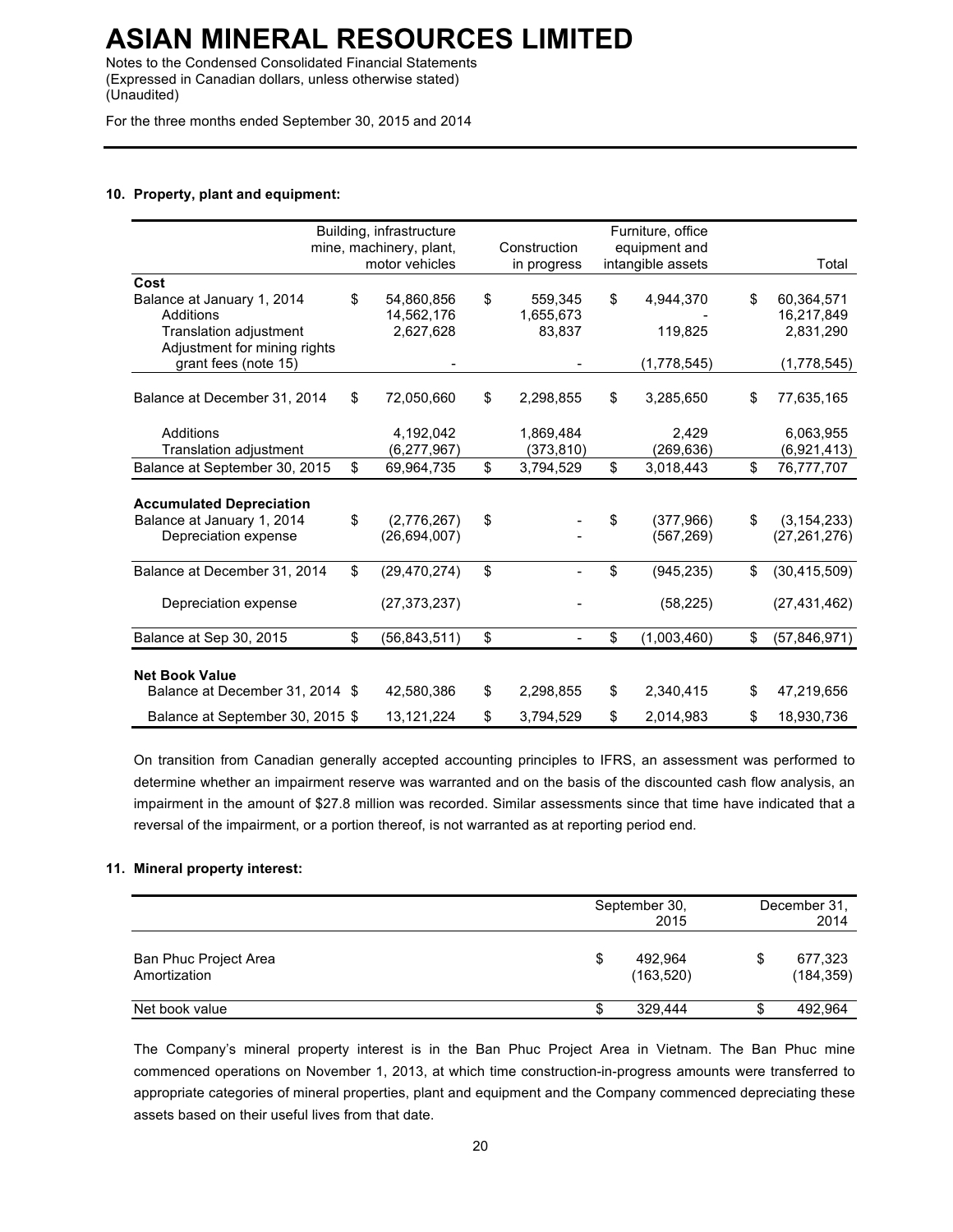Notes to the Condensed Consolidated Financial Statements (Expressed in Canadian dollars, unless otherwise stated) (Unaudited)

For the three months ended September 30, 2015 and 2014

#### **12. Trade payables and accrued liabilities:**

|                                                       | September 30,<br>2015                     | December 31,<br>2014                   |
|-------------------------------------------------------|-------------------------------------------|----------------------------------------|
| Trade payables<br>Taxes<br><b>Accrued liabilities</b> | 8,392,844<br>\$<br>2,153,090<br>1,225,063 | 5,454,628<br>S<br>2,356,714<br>847,758 |
|                                                       | 11,770,997<br>\$                          | 8,659,100<br>D                         |

Taxes include environmental protection fee, foreign contractor tax and payroll tax.

#### **13. Bank term loan and credit facility:**

On June 4, 2013, the Company, through its subsidiary BPNM, entered into a project term loan with a Vietnamese bank (the Lender), secured by the assets of BPNM and a guarantee by the Company (hereinafter referred to as "the Loan"). The Loan balance at September 30, 2015 was US\$261,110 (December 31, 2014 - US\$16.0 million). During the quarter ended September 30, 2015, BPNM prepaid US\$11.7 million.

Interest accrues at LIBOR (6-month) plus 4.5%. The Loan requires quarterly principal payments of US\$2.0 million. Over the term of the Loan, the Lender is entitled to 20% of the annual excess cash of BPNM, once all liabilities are settled, which shall be paid to the Lender within 45 days of the issuance of the annual audited financial statements. In July 2015, 20% of 2014 audited BPNM's net income of US\$877,689 was paid to the Lender. Additionally, no repayment shall be made on intercompany or other third party loans during the term of the Loan. BPNM is also required to maintain a maximum ratio of the outstanding loan balance against the value of secured assets of 50% over the term of the Loan. BPNM was in compliance with this requirement as at September 30, 2015.

A US\$3.0 million facility was also arranged with the same local bank in Vietnam in December 2013 to allow an additional source of working capital funding if required. The facility is a revolving working capital loan with a term of three months at the proposed interest rate of 4%. The facility is secured by the assets of BPNM and a corporate guarantee by the Company. During the quarter ended September 30, 2015, BPNM repaid US\$2.7 million of the working capital facility.

#### **14. Provision for closure and rehabilitation:**

Based on the Environmental Impact Assessment ("EIA"), and Environment Resettlement and Rehabilitation Program ("ERRP"), as previously submitted to the authorities for the Ban Phuc project, the Ministry of Natural Resources and Environment ("MONRE") provides confirmation of the estimate for closure and rehabilitation. On this basis these consolidated financial statements reflect a provision for site closure and rehabilitation as at September 30, 2015 in the amount of \$459,095 (December 31, 2014: \$399,072). As of September 30, 2015, the Company has deposited with MONRE \$284,574 (December 31, 2014: \$237,675) as an advance deposit for future closure and rehabilitation expenditures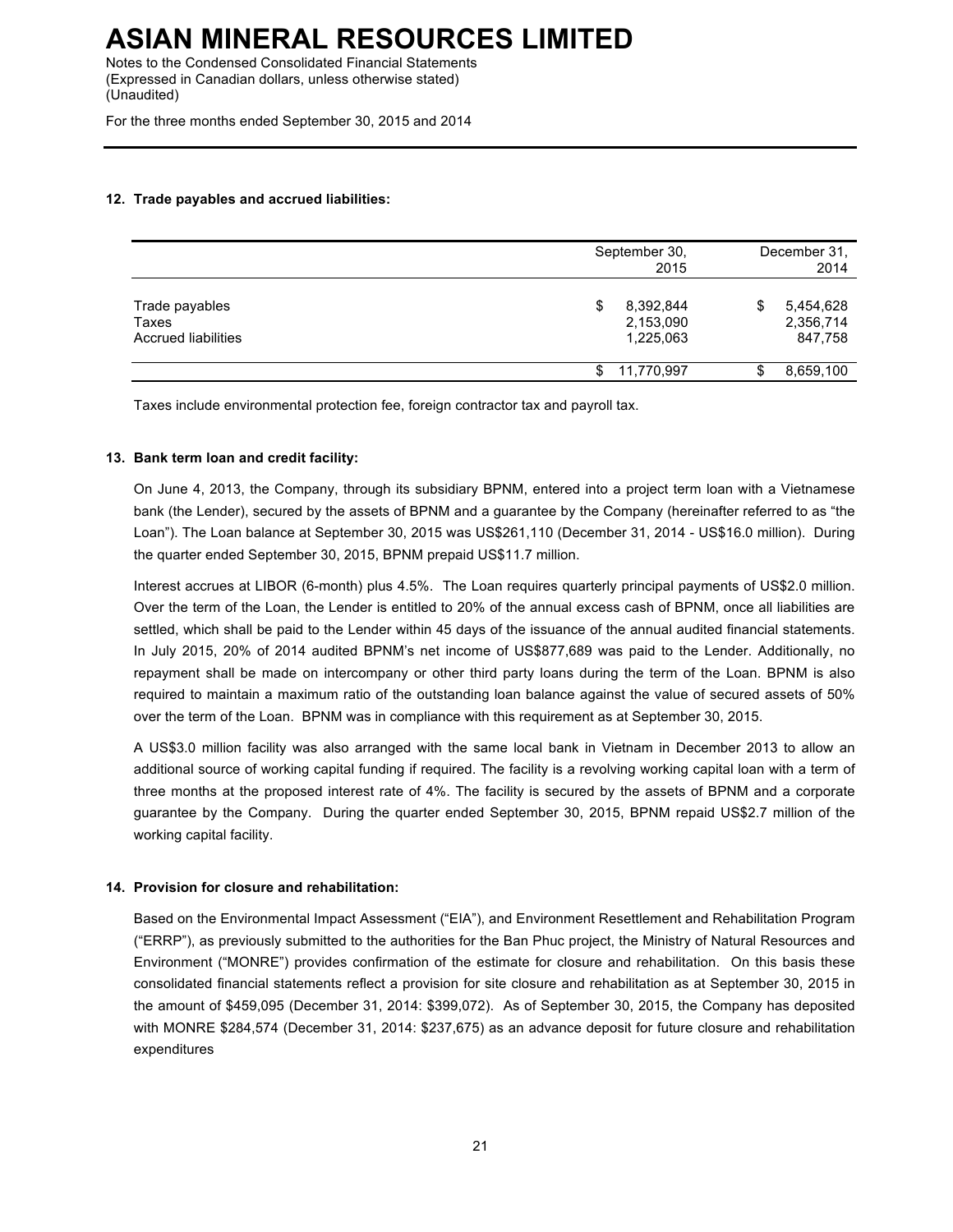Notes to the Condensed Consolidated Financial Statements (Expressed in Canadian dollars, unless otherwise stated) (Unaudited)

For the three months ended September 30, 2015 and 2014

#### **15. Other non-current liabilities:**

|                                  | September 30,<br>2015      |   | December 31,<br>2014 |  |  |
|----------------------------------|----------------------------|---|----------------------|--|--|
| Mining rights grant fee<br>Other | 2,224,990<br>\$<br>364,319 | S | 1,934,089<br>316,687 |  |  |
|                                  | 2,589,309                  | Ф | 2,250,776            |  |  |

The Company has recorded a Mining rights grant fee for the right to exploit minerals at Ban Phuc, based on reserve tonnes, as outlined in Mineral Law 2010, Decree 15 and 203 issued by the Vietnamese government and Decision 288 issued by MONRE.

On February 6, 2015, the Company received Decision No. 288/QD-BTNMT issued by the MONRE to amend the contents specified in the Mineral Mining License (the "Decision"). In the Decision, the mining rights grant fee was revised to \$2.9 million and is payable in annual installments over the three years from 2015 to 2017. As at December 31, 2014, the Company recognized a decrease of \$1.8 million in the mining rights grant fee provision and related assets.

#### **16. Share capital:**

(a) Authorized:

The Company's share capital consists of an unlimited number of common shares without par value.

(b) Issued and outstanding:

|                                                                                    | Number      |    |             |
|------------------------------------------------------------------------------------|-------------|----|-------------|
|                                                                                    | of shares   |    | Amount      |
| Balance, January 1, 2014                                                           | 776.178.372 | S  | 128.083.456 |
| Issued during the year:<br>Shares issued in lieu of directors fees (note 16(d(i))) | 2.816.670   |    | 153.109     |
| Balance, December 31, 2014                                                         | 778.995.042 |    | 128,236,565 |
| Issued during the year:<br>Shares issued in lieu of directors fees (note 16d(i)))  | 550,000     |    | 27.500      |
| Balance, September 30, 2015                                                        | 779,545,042 | \$ | 128.264.065 |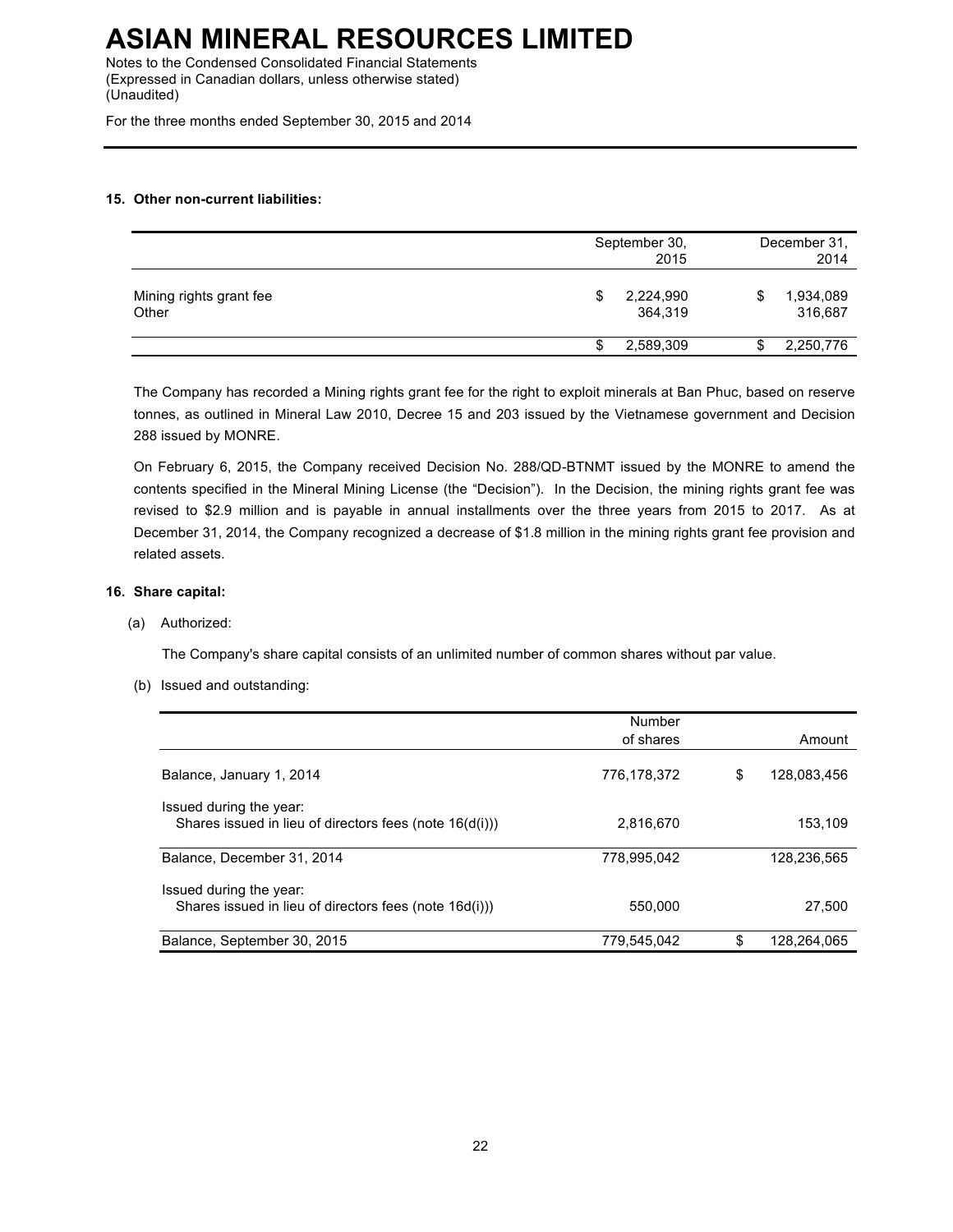Notes to the Condensed Consolidated Financial Statements (Expressed in Canadian dollars, unless otherwise stated) (Unaudited)

For the three months ended September 30, 2015 and 2014

#### **16. Share capital (continued):**

#### (c) Share-based compensation:

(i) Common shares:

In 2013, certain directors entered into compensation agreements to receive common shares of the Company in lieu of directors' fees. Under these agreements, 550,000 shares (valued at \$27,500) were issued in January 2015 for services rendered during the three months ended December 31, 2014. During the 2014 year, 2,816,670 shares were issued for services of \$153,739.

(ii) Common share options:

The Company grants share purchase options pursuant to the policies of the TSX-Venture Exchange with respect to eligible persons, exercise price, maximum term, vesting, maximum options per person and termination of eligible person status. The purpose of the share purchase options is to retain and motivate management, staff, consultants and other qualified individuals by providing them with the opportunity, through share options, to acquire a proprietary interest in the Company and benefit from its growth.

#### 2015 share option grants:

The Company granted 7,000,000 share options under the share option plan on October 2, 2015. The options, which expire on October 1, 2020, are exercisable at \$0.05 per share. The options vest in equal tranches of 3,500,000 on October 2 and December 31, 2015.

2014 share option grants:

The Company granted 2,481,647 share options under the Company's share option plan on November 5, 2014. The options, which expire on November 5, 2019, are exercisable at \$0.05 per share and are fully vested.

The Company granted 2,000,000 share options under the Company's share option plan on August 22, 2014. The options, which expire on August 22, 2019, are exercisable at \$0.05 per share and fully vested

The Company granted 3,651,176 share options under the Company's share option plan on February 3, 2014. The options, which expire on February 1, 2019, are exercisable at \$0.08 per share and are fully vested.

During the period ended September 30, 2015, there were share compensation was nil (2014: (\$425)). The compensation expense was estimated using the Black-Scholes Option Pricing model assuming a range of riskfree interest rates averaging 1.90% and a range of expected volatilities of between 50-107%, an expected dividend rate of nil and an expected life of five years.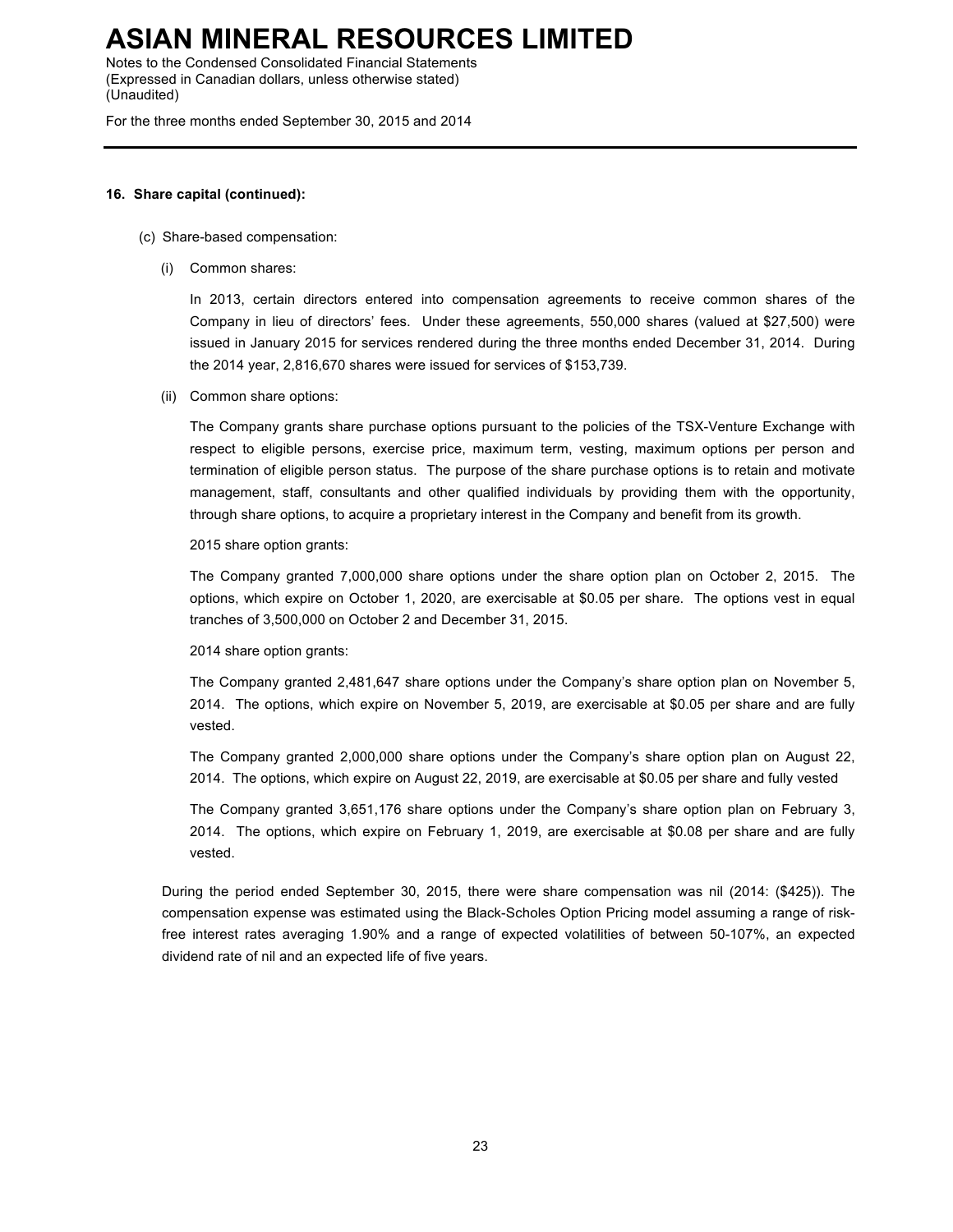Notes to the Condensed Consolidated Financial Statements (Expressed in Canadian dollars, unless otherwise stated) (Unaudited)

For the three months ended September 30, 2015 and 2014

#### **16. Share capital (continued):**

(c) Share-based compensation (continued):

The continuity of outstanding share purchase options for the period ended September 30, 2015 is as follows:

| Expiry dates                            | Exercise<br>prices (1) | Balance<br>December 31.<br>2014 | Granted | Exercised | Expired/<br>cancelled/<br>forfeited | Balance<br>September 30.<br>2015 |
|-----------------------------------------|------------------------|---------------------------------|---------|-----------|-------------------------------------|----------------------------------|
|                                         |                        |                                 |         |           |                                     |                                  |
| July 17, 2017                           | \$0.10                 | 4,007,517                       |         |           |                                     | 4,007,517                        |
| November 16, 2017                       | \$0.10                 | 2,400,000                       |         |           | (800,000)                           | 1,600,000                        |
| February 14, 2018                       | \$0.05                 | 1,000,000                       |         |           | (1,000,000)                         |                                  |
| August 23, 2018                         | \$0.05                 | 1,900,000                       |         |           | (800,000)                           | 1,100,000                        |
| October 23, 2018                        | \$0.05                 | 2.713.308                       |         |           |                                     | 2.713.308                        |
| February 1, 2019                        | \$0.08                 | 2,936,934                       |         |           | (400, 252)                          | 2,536,682                        |
| August 22, 2019                         | \$0.05                 | 2.000.000                       |         |           |                                     | 2.000.000                        |
| November 5, 2019                        | \$0.05                 | 2,481,647                       |         |           | (740, 870)                          | 1,740,777                        |
|                                         |                        | 19,439,406                      |         |           | (3,741,122)                         | 15,698,284                       |
| Weighted average exercise price         |                        | \$0.07                          |         |           | \$0.06                              | \$0.07                           |
|                                         |                        |                                 |         |           |                                     |                                  |
| Weighted average remaining life (years) |                        | 3.64                            |         |           |                                     | 2.90                             |

The continuity of outstanding share purchase options for the period ended September 30, 2014 is as follows:

|                                         |            | Balance                      |                              |           | Expired/      | <b>Balance</b> |
|-----------------------------------------|------------|------------------------------|------------------------------|-----------|---------------|----------------|
|                                         | Exercise   | December 31.                 |                              |           | cancelled     | September 30,  |
| Expiry dates                            | prices (1) | 2013                         | Granted                      | Exercised | forfeited     | 2014           |
|                                         |            |                              |                              |           |               |                |
| July 1, 2014                            | \$0.11     | 830,000                      |                              |           | (830,000)     |                |
| July 17, 2017                           | \$0.10     | 5,553,473                    |                              |           | (1,545,956)   | 4,007,517      |
| November 16, 2017                       | \$0.10     | 4,500,000                    | $\qquad \qquad \blacksquare$ |           | (2,100,000)   | 2,400,000      |
| February 14, 2018                       | \$0.05     | 1,000,000                    | $\qquad \qquad \blacksquare$ | -         |               | 1,000,000      |
| August 23, 2018                         | \$0.05     | 6.000.000                    | $\qquad \qquad \blacksquare$ |           | (4, 100, 000) | 1,900,000      |
| October 23, 2018                        | \$0.05     | 2,713,308                    |                              |           |               | 2,713,308      |
| February 1, 2019                        | \$0.08     | $\qquad \qquad \blacksquare$ | 3,651,176                    |           | (714, 242)    | 2,936,934      |
| August 22, 2019                         | \$0.05     | $\qquad \qquad \blacksquare$ | 2.000.000                    |           |               | 2,000,000      |
|                                         |            | 20,596,781                   | 5,651,176                    |           | (9, 290, 198) | 16,957,759     |
|                                         |            |                              |                              |           |               |                |
| Weighted average exercise price         |            | \$0.08                       | \$0.07                       |           | \$0.08        | \$0.07         |
| Weighted average remaining life (years) |            | 4.01                         | 9.24                         |           |               | 3.72           |

(1) In February 2014, the exercise price on the share options expiring on February 14, August 23 and October 23, 2018 were reduced from \$0.10 to \$0.05, in conjunction with new Toronto Stock Venture Exchange guidelines on the minimum exercise price. In 2014, \$135,746 and \$77,154 were recognized due to change in exercise price for 2014 and 2013 respectively.

As at September 30, 2015, 16,957,759 share purchase options were exercisable (2014 – 14,957,759 options). These options have a weighted average exercise price of \$0.07 (2014 - \$0.08).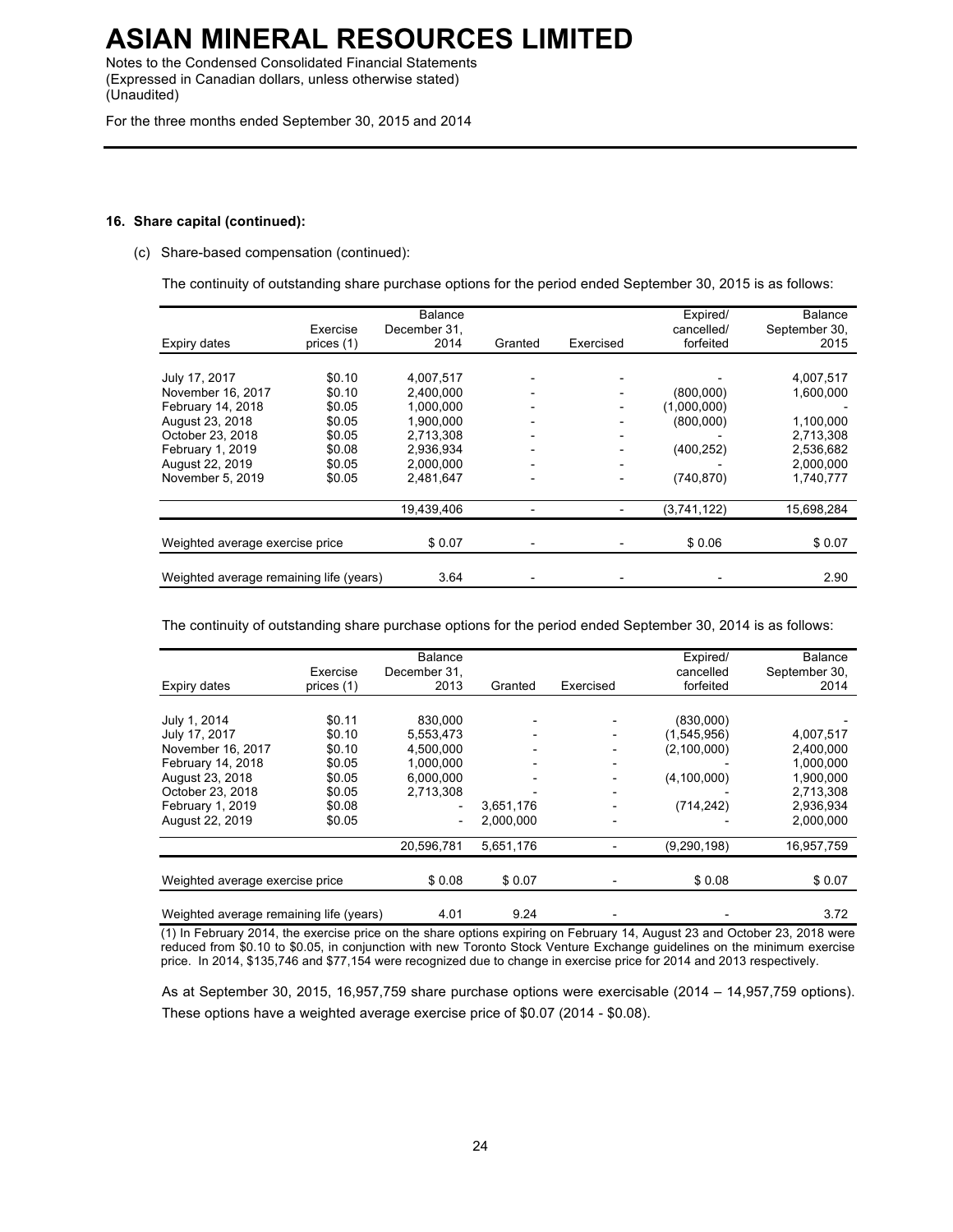Notes to the Condensed Consolidated Financial Statements (Expressed in Canadian dollars, unless otherwise stated) (Unaudited)

For the three months ended September 30, 2015 and 2014

#### **16. Share capital (continued):**

#### (d) Share purchase warrants:

The continuity of outstanding share purchase warrants for the year ended September 30, 2015 is as follows:

| Expiry dates                            | Exercise<br>prices | Balance<br>December 31,<br>2014 | Granted                  | Exercised                | Expired<br>cancelled     | <b>Balance</b><br>September 30,<br>2015 |
|-----------------------------------------|--------------------|---------------------------------|--------------------------|--------------------------|--------------------------|-----------------------------------------|
| May 25, 2017                            | \$0.10             | 54,166,667                      | $\overline{\phantom{0}}$ |                          |                          | 54,166,667                              |
| Weighted average exercise price         |                    | \$0.10                          | $\overline{\phantom{0}}$ | $\overline{\phantom{a}}$ | $\overline{\phantom{0}}$ | \$0.10                                  |
| Weighted average remaining life (years) |                    | 2.40                            | $\overline{\phantom{0}}$ |                          |                          | 1.65                                    |

The continuity of outstanding share purchase warrants for the period ended September 30, 2014 is as follows:

| Expiry dates                            | Exercise<br>prices | Balance<br>December 31,<br>2013 | Granted                  | Exercised                | Expired<br>cancelled     | <b>Balance</b><br>September 30,<br>2014 |
|-----------------------------------------|--------------------|---------------------------------|--------------------------|--------------------------|--------------------------|-----------------------------------------|
| May 25, 2017                            | \$0.10             | 54,166,667                      | $\overline{\phantom{0}}$ | $\overline{\phantom{0}}$ | $\overline{\phantom{0}}$ | 54,166,667                              |
| Weighted average exercise price         |                    | \$0.10                          | $\overline{\phantom{0}}$ | $\overline{\phantom{0}}$ |                          | \$0.10                                  |
| Weighted average remaining life (years) |                    | 3.40                            | $\overline{\phantom{0}}$ |                          | $\overline{\phantom{0}}$ | 2.65                                    |

#### (e) Earnings per share ("EPS"):

The earnings and weighted average number of outstanding shares used in the calculation of basic and diluted earnings per share are as follows:

|                                                                                         | September 30<br>2015 | September 30<br>2014 |
|-----------------------------------------------------------------------------------------|----------------------|----------------------|
|                                                                                         |                      |                      |
| Loss used in the calculation of basic EPS                                               | \$<br>(13,650,336)   | 3,743,610<br>S.      |
| Weighted average number of outstanding shares for the<br>purpose of basic EPS           | 779.494.676          | 775.076.509          |
| Shares to be issued for additional capital                                              |                      |                      |
| Weighted average number of outstanding shares used in the<br>calculation of diluted EPS | 779,494,676          | 775,076,509          |
| Basic loss per share                                                                    | \$ (0.02)            | \$0.00               |
| Diluted loss per share                                                                  | \$ (0.02)            | \$0.00               |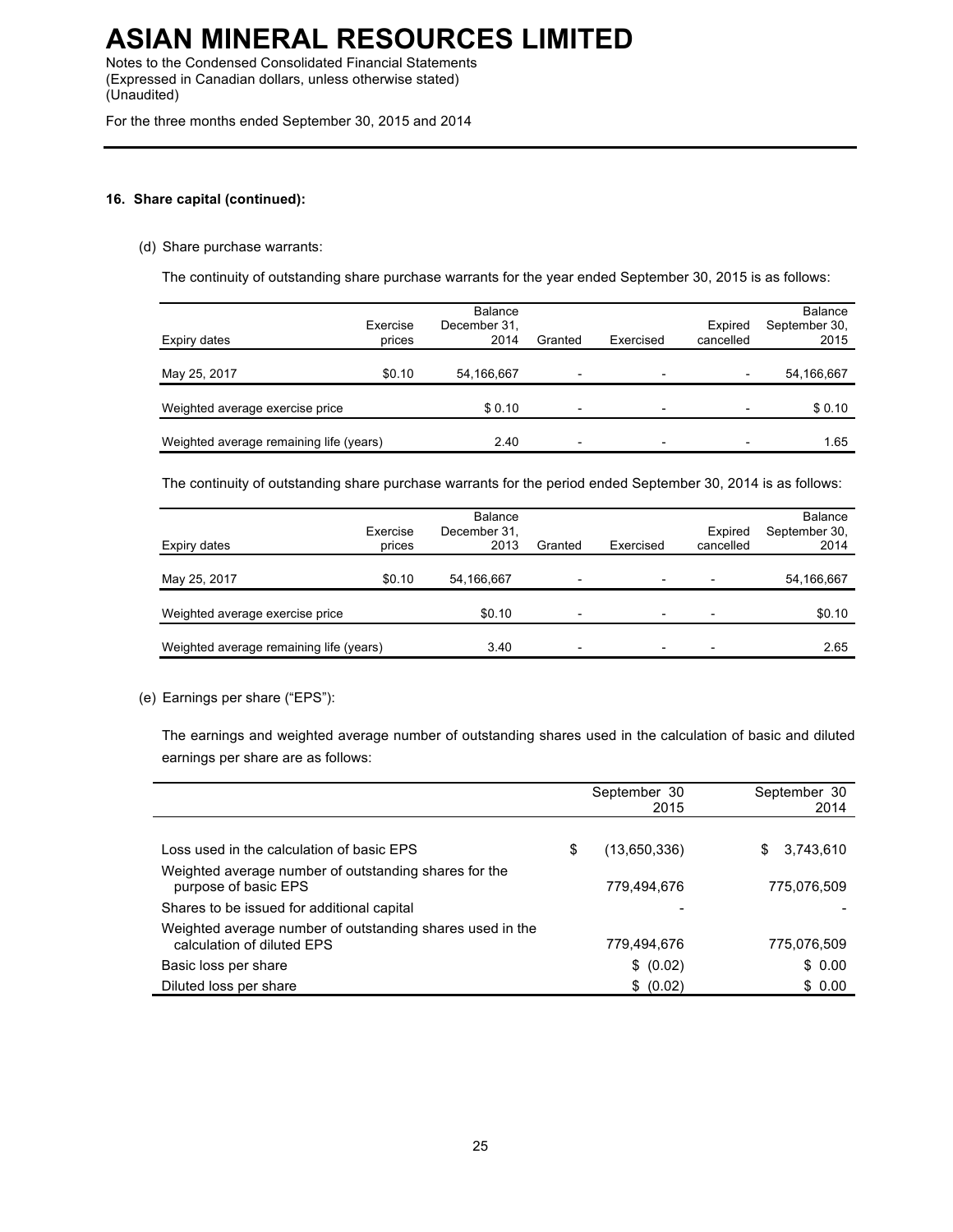Notes to the Condensed Consolidated Financial Statements (Expressed in Canadian dollars, unless otherwise stated) (Unaudited)

For the three months ended September 30, 2015 and 2014

#### **17. Revenue:**

|                                        | Three months<br>ended Sep 30<br>2015 | Three months<br>ended Sep 30<br>2014 |                           |    | Nine months<br>ended Sep 30<br>2015 | Nine months<br>ended Sep 30<br>2014 |                            |
|----------------------------------------|--------------------------------------|--------------------------------------|---------------------------|----|-------------------------------------|-------------------------------------|----------------------------|
| Nickel concentrate sales<br>Export tax | \$12,863,878<br>(2,507,766)          | S.                                   | 29,345,240<br>(5,775,519) | \$ | 65,537,936<br>(12,849,116)          | S                                   | 74,674,018<br>(14,687,916) |
|                                        | \$10,356,112                         | S                                    | 23,569,721                | S  | 52,688,820                          | S                                   | 59,986,102                 |

#### **18. Production costs:**

|                                                                                                                                        | Three months<br>ended Sep 30<br>2015                     | Three months<br>ended Sep 30<br>2014 |                                                   |    | Nine months<br>ended Sep 30<br>2015                   | Nine months<br>ended Sep 30<br>2014 |                                                     |
|----------------------------------------------------------------------------------------------------------------------------------------|----------------------------------------------------------|--------------------------------------|---------------------------------------------------|----|-------------------------------------------------------|-------------------------------------|-----------------------------------------------------|
| Mine production costs<br>Processing costs<br>Other production costs<br>Changes in inventories of finished<br>goods and work in process | 6,268,830<br>\$<br>1,638,267<br>908,961<br>(7, 293, 059) | \$                                   | 7,099,257<br>1,451,155<br>1,372,825<br>(925, 264) | \$ | 19.874.983<br>4,893,234<br>2,817,494<br>(7, 542, 600) | \$                                  | 16,439,333<br>4,345,928<br>4,508,134<br>(2,895,989) |
| Production costs<br>Depreciation and amortization                                                                                      | 1.522.999<br>9,707,153                                   |                                      | 8,997,973<br>5,914,633                            |    | 20,043,111<br>27.594.982                              |                                     | 22,397,406<br>17,508,398                            |
|                                                                                                                                        | 11,230,152<br>\$                                         | \$                                   | 14,912,606                                        | \$ | 47,638,093                                            | \$                                  | 39,905,804                                          |

#### **19. General and administrative expenses:**

|                                                                                                                                                | Three months<br>ended Sep 30<br>2015 |                                                                            | Three months<br>ended Sep 30<br>2014                                          |    | Nine months<br>ended Sep 30<br>2015                                          | Nine months<br>ended Sep 30<br>2014 |                                                                              |
|------------------------------------------------------------------------------------------------------------------------------------------------|--------------------------------------|----------------------------------------------------------------------------|-------------------------------------------------------------------------------|----|------------------------------------------------------------------------------|-------------------------------------|------------------------------------------------------------------------------|
| Salary, wage, recruitment<br>and benefit<br>Foreign contractor tax<br>Licenses, permits, legal<br>Insurance<br>Travel<br>Rent<br><b>Others</b> | \$                                   | 1,063,611<br>133.385<br>178.152<br>166.862<br>168.906<br>13.065<br>419.214 | \$<br>302.325<br>156.673<br>195.423<br>329.024<br>33.857<br>87.531<br>382.667 | \$ | 2.767.449<br>353,786<br>511.538<br>191.063<br>368,223<br>37.727<br>1.380.537 | \$                                  | 1,559,487<br>481.793<br>391.523<br>329.024<br>108.901<br>87,531<br>1,519,045 |
|                                                                                                                                                | \$                                   | 2,143,195                                                                  | \$<br>1.487.500                                                               | \$ | 5,610,323                                                                    | \$                                  | 4.477.304                                                                    |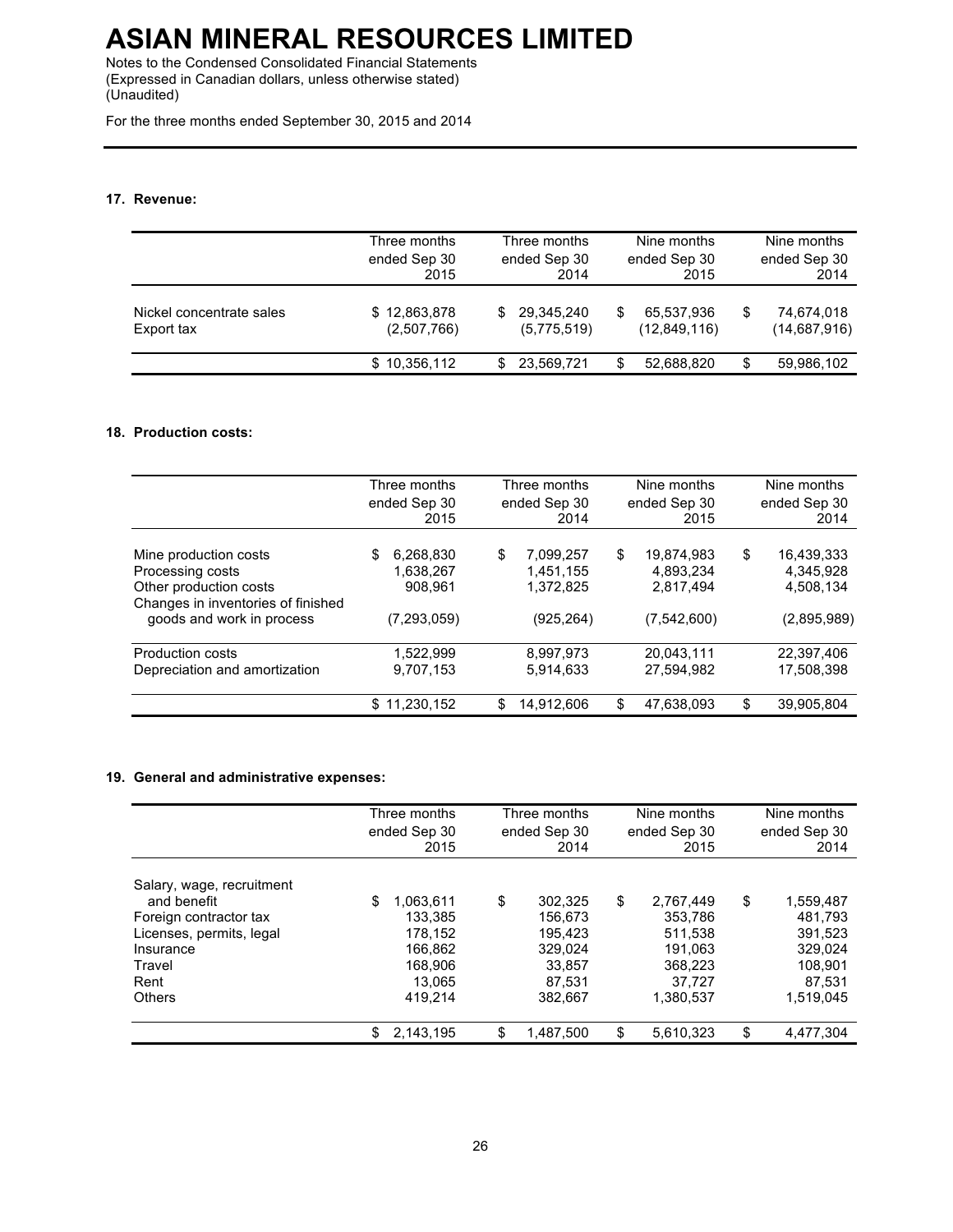Notes to the Condensed Consolidated Financial Statements (Expressed in Canadian dollars, unless otherwise stated) (Unaudited)

For the three months ended September 30, 2015 and 2014

#### **20. Finance expense:**

|                                    | Three months |         | Three months |         | Nine months  |         | Nine months  |           |
|------------------------------------|--------------|---------|--------------|---------|--------------|---------|--------------|-----------|
|                                    | ended Sep 30 |         | ended Sep 30 |         | ended Sep 30 |         | ended Sep 30 |           |
|                                    | 2015         |         | 2014         |         | 2015         |         | 2014         |           |
| Interest expense on bank term loan | 292.783      |         | \$           |         | \$           |         | \$           |           |
| Foreign contractor tax on          | S            |         | 305.668      |         | 779.371      |         | 1,080,963    |           |
| interest expense                   | 39.995       |         | 30.963       |         | 111.311      |         | 91,553       |           |
| Other                              | (16, 815)    |         | (4,982)      |         | (26,085)     |         | 25,080       |           |
|                                    | \$           | 349.593 | \$           | 331.649 | \$           | 864.597 | \$           | 1,197,596 |

#### **21. Related party transactions:**

(a) Balances receivable and payable:

The amounts due to related parties and included in accounts payable, are non-interest bearing, unsecured and due on demand, and comprise the following:

|                  | Three months<br>ended Sep 30 | 2015   | Three months<br>ended Sep 30<br>2014 | Nine months<br>ended Sep 30<br>2015 |                | Nine months<br>ended Sep 30<br>2014 |        |
|------------------|------------------------------|--------|--------------------------------------|-------------------------------------|----------------|-------------------------------------|--------|
| Due to directors | S                            | $\sim$ | 69.305                               |                                     | $\blacksquare$ |                                     | 69,305 |

#### (b) Key management personnel:

Key management personnel includes the salaries and consulting fees paid and/or accrued to the Company's senior officers and directors as follows:

|                                                                                                        |    | Three months<br>ended Sep 30<br>2015 |    | Three months<br>ended Sep 30<br>2014 |    | Nine months<br>ended Sep 30<br>2015 |   | Nine months<br>ended Sep 30<br>2014 |
|--------------------------------------------------------------------------------------------------------|----|--------------------------------------|----|--------------------------------------|----|-------------------------------------|---|-------------------------------------|
| Salary and consulting fees<br>Directors fees<br>Share-based payments, directors<br>and senior officers | S  | 689.832                              | \$ | 181.328<br>69,305<br>44.137          | \$ | 1,342,539<br>124.920                | S | 546,396<br>69,305<br>479.577        |
|                                                                                                        | \$ | 689,832                              | \$ | 294.770                              | S  | 1.467.459                           | S | 1,095,278                           |

In 2014 and second half of 2013, share-based payments comprise the grant of share options to directors and senior officers, and the issuance of common shares to certain directors, in lieu of cash payment for director fees. From 2015, director fees are paid by cash to directors.

Under share compensation agreements, \$27,500 of fourth quarter 2014 director fees (2014: \$71,248) were fulfilled by the issuance of common shares of the Company in January 2015 (note 16d(i))).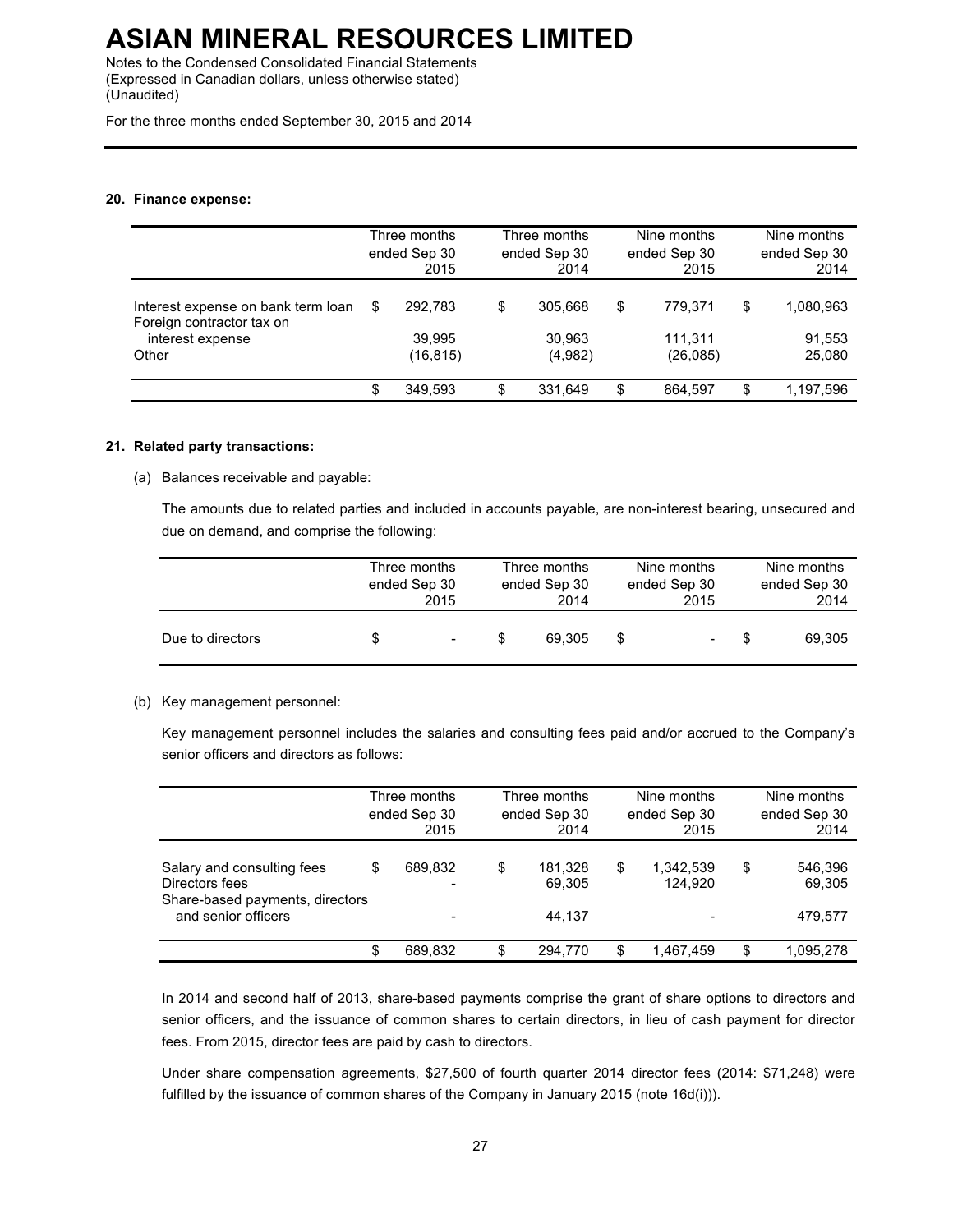Notes to the Condensed Consolidated Financial Statements (Expressed in Canadian dollars, unless otherwise stated) (Unaudited)

For the three months ended September 30, 2015 and 2014

#### **21. Related party transactions (continued):**

#### (c) Pala Investments Limited:

During 2012, as a result of a series of equity transactions, Pala Investments Limited ("Pala") became a controlling shareholder of the Company.

On March 28, 2013, Pala purchased 158,845,081 common shares of the Company pursuant to the exercise of its basic subscription privilege in full under the Company's rights offering (note 16(c)(i)). In addition, Pala purchased 88,762,232 common shares of the Company pursuant to a standby commitment provided as part of the rights offering.

As a result of this transaction, Pala owns and controls, directly or indirectly, 569,813,827 common shares of the Company and 54,166,667 share purchase warrants to purchase common shares of the Company (note 16(e)).

#### **22. Segment information:**

The Company conducts its business as a single reportable operating segment, being the exploration and development of mineral properties in Vietnam. Geographical information is as follows:

| September 30, 2015  | Canada     | Vietnam         | Other                | Total           |
|---------------------|------------|-----------------|----------------------|-----------------|
| Sales revenue       | \$<br>۰.   | 10,356,112<br>S | \$<br>$\blacksquare$ | 10,356,112<br>S |
| Interest income     | 263        | 7.850           | ٠                    | 8.113           |
| Loss for the period | (651, 299) | (6,707,969)     | (56, 343)            | (7, 415, 611)   |
| Non-current assets  |            | 18,930,736      | 329.444              | 19,260,180      |
| Total assets        | 122.441    | 39,049,629      | 330,150              | 39,502,220      |

| September 30, 2014            | Canada |           | Vietnam |            | Other                              |   | Total      |  |
|-------------------------------|--------|-----------|---------|------------|------------------------------------|---|------------|--|
|                               |        |           |         |            |                                    |   |            |  |
| Sales revenue                 | \$     |           | \$      | 23.569.721 | \$<br>$\qquad \qquad \blacksquare$ | S | 23,569,721 |  |
| Interest income               |        | 353       |         | -          | -                                  |   | 353        |  |
| Income/ (Loss) for the period |        | (86, 497) |         | 2,973,863  | (48, 819)                          |   | 2,838,547  |  |
| Non-current assets            |        |           |         | 52,460,403 | 278,359                            |   | 52,738,762 |  |
| Total assets                  |        | 277.507   |         | 76,268,621 | 122,704                            |   | 76,668,832 |  |
|                               |        |           |         |            |                                    |   |            |  |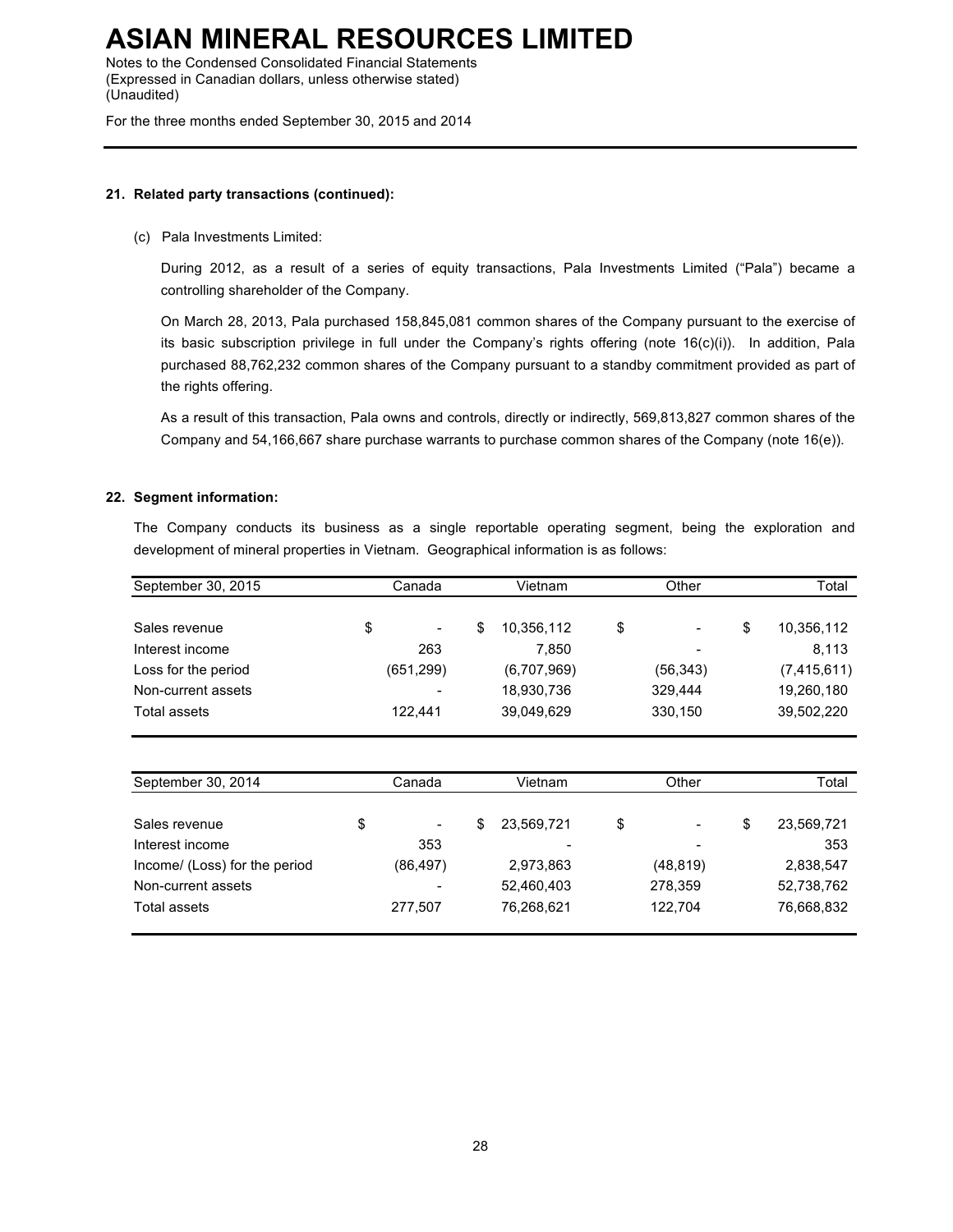Notes to the Condensed Consolidated Financial Statements (Expressed in Canadian dollars, unless otherwise stated) (Unaudited)

For the three months ended September 30, 2015 and 2014

#### **23. Supplemental cash flow information:**

|                                                                                                                         | 2015  | 2014   |
|-------------------------------------------------------------------------------------------------------------------------|-------|--------|
| Supplemental information:<br>Interest received                                                                          | 8.113 | 1.593  |
| Non-cash operating, financing and investing transactions:<br>Shares issued in lieu of cash in payment of directors fees | -     | 69.305 |

#### **24. Financial risk management:**

(a) Credit risk:

Credit risk is the risk of an unexpected loss if a customer or third party to a financial instrument fails to meet its contractual obligations. The Company is subject to credit risk on the cash balances at the bank, its short-term guaranteed investment certificates and accounts receivable. The majority of the Company's cash balances are held with LienViet Post Bank Vietnam which is part owned by the Vietnamese Government and in the view of the Board is considered trustworthy and a portion of funds are held with the ANZ Vietnam Bank Limited which is a creditworthy international bank. The Company only deals with reputable financial institutions and regularly assesses international exposure and market risk. The company has a small investment in Canadian based banking institutions, authorized under the Bank Act to accept deposits, which may be eligible for deposit insurance provided by the Canadian Deposit Insurance Corporation. As at September 30, 2015, the Company had trade receivables of \$2.8 million and other receivables of \$3.3 million which are not considered past due. The Company's accounts receivables comprise receivables on the sale of nickel concentrate with all sales made to Jinchuan Group Limited and due to the nature of the customer, the Board does not consider there to be any significant credit risk for receipt of revenues, which are paid within 30 days and value added tax and export tariff receivables refundable by the Vietnamese government within 12 months.

(b) Liquidity risk:

Liquidity risk is the risk that the Company will not be able to meet its financial obligations as they fall due. The Company has in place a planning and budgeting process to aid in determining the funds required to support normal operating requirements on an ongoing basis, including its capital development and exploration expenditures. As at September 30, 2015, the Company had cash and cash equivalents of \$26,507 (December 31, 2014: \$5.0 million) and accounts payable and accrued liabilities of \$11.8 million (December 31, 2014: \$8.7 million). On October 4, 2015 the Company secured a short-term loan of US\$2.1 million from Pala Investments Limited to finance working capital requirements (note 28).

(c) Market risk:

The Company's primary market risks include changes in foreign exchange and interest rates on financial instruments in other than Canadian dollars. At September 30, 2015, the Company had no hedging agreements in place with respect to metal prices or exchange rates.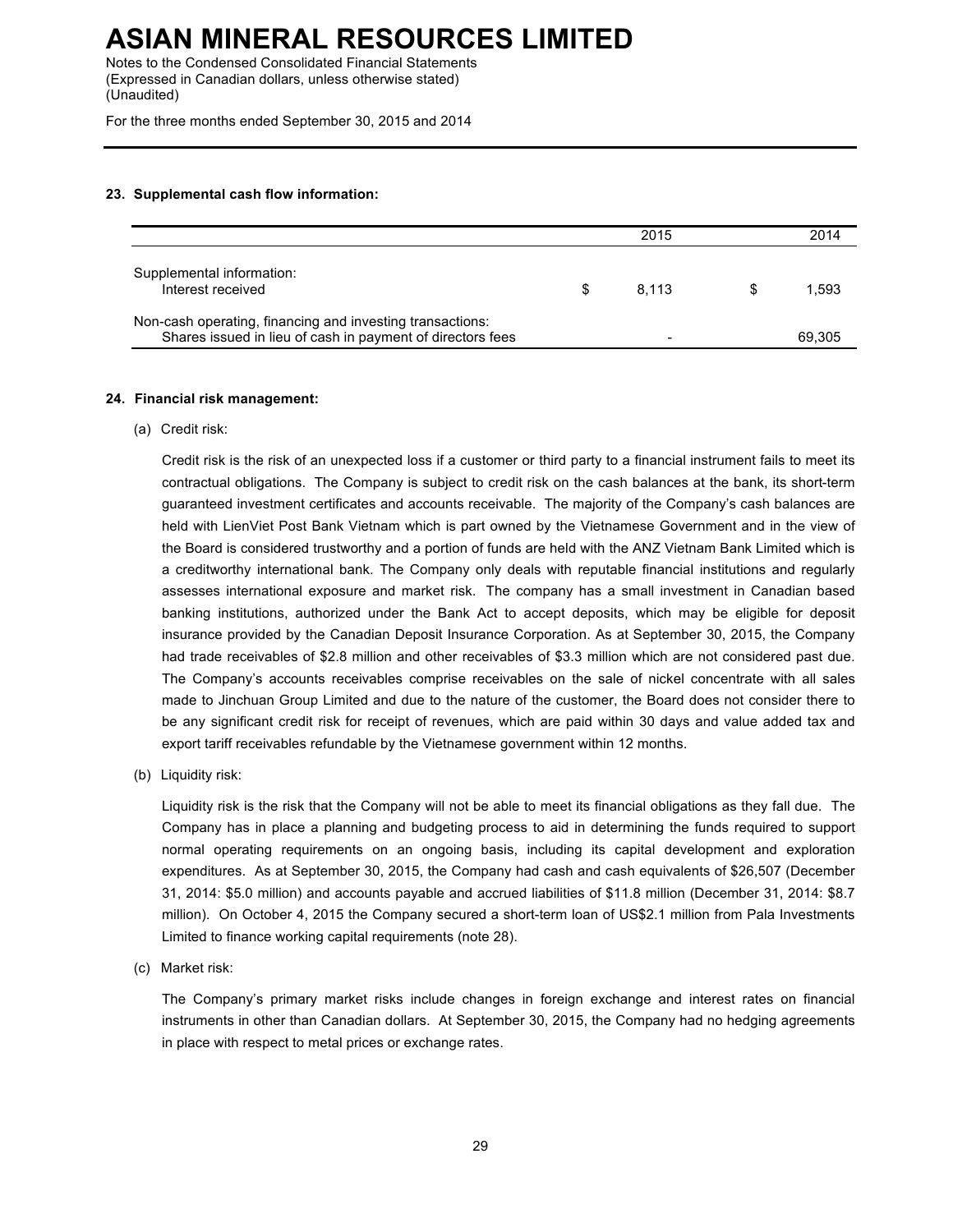Notes to the Condensed Consolidated Financial Statements (Expressed in Canadian dollars, unless otherwise stated) (Unaudited)

For the three months ended September 30, 2015 and 2014

#### **24. Financial risk management (continued):**

- (c) Market risk (continued):
	- (*i*) Currency risk:

The Company is exposed to the financial risks related to the fluctuation of foreign exchange rates. The Company has offices in Canada and Vietnam and holds cash in Canadian, United States, Vietnamese and Australian currencies in line with forecasted expenditures. A significant change in the currency exchange rates between the Canadian dollar relative to the US dollar, Vietnamese dong and Australian dollar could have an effect on the Company's results of operations, financial position or cash flows.

At September 30, 2015, the Company is exposed to currency risk through the following assets and liabilities denominated in US dollars:

|                                                                                              |      | 2015                              |      | 2014                                  |
|----------------------------------------------------------------------------------------------|------|-----------------------------------|------|---------------------------------------|
| Cash and cash equivalents<br>Accounts receivable<br>Accounts payable and accrued liabilities | US\$ | 5.721<br>4,764,081<br>(7,513,961) | US\$ | 8,653,432<br>5,675,522<br>(7,688,323) |
|                                                                                              | US\$ | (2,744,159)                       | US\$ | 6,640,631                             |
| Canadian dollar equivalent (year-end)                                                        | S    | (3,662,299)                       | \$   | 7,437,150                             |

A 10% appreciation of the Canadian dollar against the US dollar at September 30, 2015 would increase net loss by \$366,230 for the period-ended September 30, 2015 (2014: decrease net loss by \$743,715).

At September 30, 2015, the Company is exposed to currency risk through the following assets and liabilities denominated in Vietnamese Dong:

|                                                  |      | 2015                          |            | 2014                          |
|--------------------------------------------------|------|-------------------------------|------------|-------------------------------|
| Cash and cash equivalents<br>Accounts receivable | VND  | 135,453,038<br>11,042,697,305 | VND        | 580,059,856<br>75,940,030,578 |
|                                                  | VND. | 11,178,150,343                | <b>VND</b> | 76,520,090,434                |
| Canadian dollar equivalent (year-end)            | \$   | 670,689                       | \$         | 4,055,548                     |

A 10% appreciation of the Canadian dollar against the Vietnamese Dong at September 30, 2015 would decrease net loss by \$67,069 for the period-ended September 30, 2015 (2014: decrease net loss by \$405,555).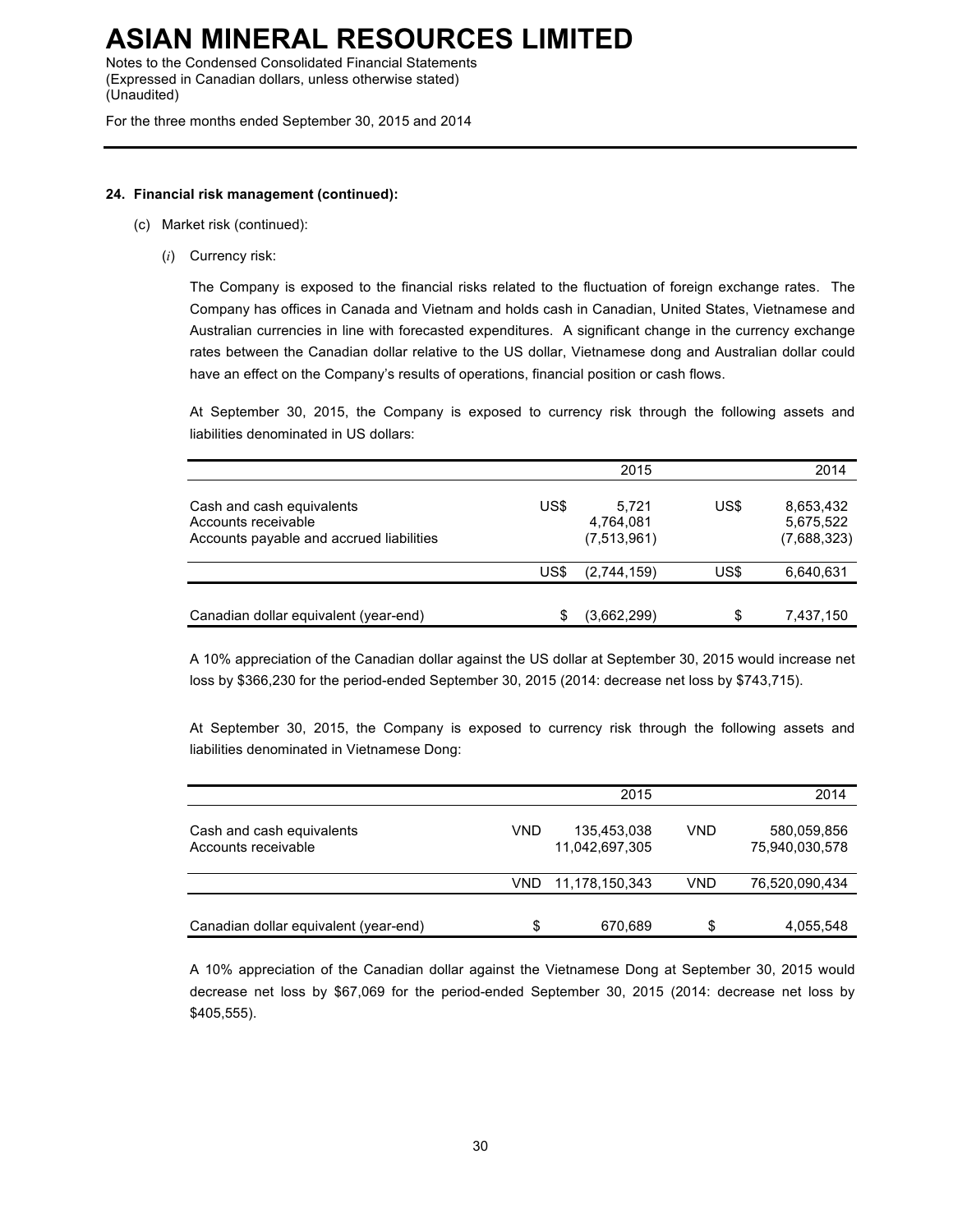Notes to the Condensed Consolidated Financial Statements (Expressed in Canadian dollars, unless otherwise stated) (Unaudited)

For the three months ended September 30, 2015 and 2014

#### **24. Financial risk management (continued):**

- (c) Market risk (continued):
	- (*ii*) Interest rate risk:

Interest rate risk is the risk that the fair value or future cash flows of a financial instrument will fluctuate because of changes in market interest rates.

The Company's cash and cash equivalents attract interest at floating rates and have maturities of 90 days or less. The interest is typical of Canadian banking rates, which are at present historically low; however, the Company's conservative investment strategy mitigates the risk of deterioration to capital invested. A change of 100 basis points in the interest rate would not be material to the consolidated financial statements.

(*iii*) Commodity price risk:

Nickel, copper and cobalt prices have historically fluctuated significantly and are affected by numerous factors outside of the Company's control, including, but not limited to, industrial and retail demand, central bank lending, forward sales by producers and speculators, levels of worldwide production, short-term changes in supply and demand due to speculative hedging activities and certain other factors. The Company has not engaged in any hedging activities to reduce its exposure to commodity price risk. Revenue from the sale of concentrates is based on prevailing market prices which is subject to adjustment upon final settlement. For each reporting period until final settlement, estimates of metal prices are used to record sales. At September 30, 2015 there are 954 tonnes of nickel, 293 tonnes of copper and 13 tonnes of cobalt which do not have a final settlement price and the estimated revenues have been recognized at current market prices.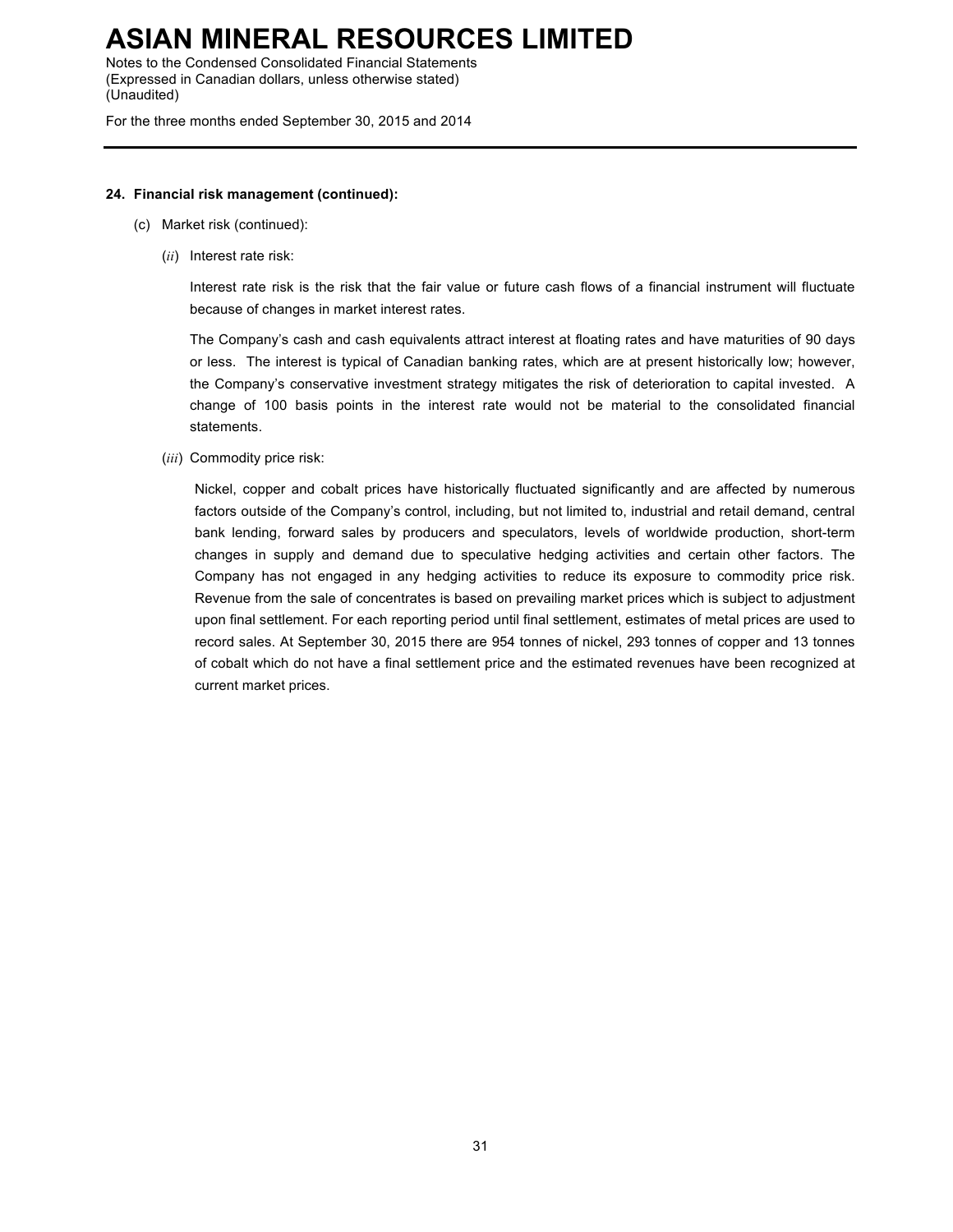Notes to the Condensed Consolidated Financial Statements (Expressed in Canadian dollars, unless otherwise stated) (Unaudited)

For the three months ended September 30, 2015 and 2014

#### **24. Financial risk management (continued):**

#### (d) Financial assets and liabilities:

As at September 30, 2015, the carrying and fair values of our financial instruments by category are as follows:

|                                                                                             | Loans and<br>receivables<br>\$ | Financial<br>liabilities<br>\$ | Carrying<br>value<br>\$ | Fair value<br>\$      | Less than 1<br>year<br>\$ | 1 to 3<br>years<br>\$ |
|---------------------------------------------------------------------------------------------|--------------------------------|--------------------------------|-------------------------|-----------------------|---------------------------|-----------------------|
| <b>Financial assets</b>                                                                     |                                |                                |                         |                       |                           |                       |
| Cash and cash equivalent                                                                    | 26,507                         |                                | 26,507                  | 26,507                | 26,507                    |                       |
| Accounts receivable and<br>prepaid expenses                                                 | 6,111,430                      | $\overline{\phantom{m}}$       | 6,111,430               | 6,111,430             | 6,111,430                 |                       |
| Total financial assets                                                                      | 6,137,937                      |                                | 6,137,937               | 6,137,937             | 6,137,937                 |                       |
| <b>Financial liabilities</b><br>Trade payables and<br>accrued liabilities<br>Bank term loan |                                | 11,770,997<br>348,471          | 11,770,997<br>348,471   | 11,770,997<br>348,471 | 11,770,997<br>348,471     |                       |
| Total financial liabilities                                                                 |                                | 12,119,468                     | 12,119,468              | 12,119,468            | 12,119,468                |                       |

(e) Fair value:

All financial instruments measured at fair value are categorized into one of three hierarchy levels, described below, for disclosure purposes. Each level is based on the transparency of the inputs used to measure the fair values of assets and liabilities:

- Level 1 Values based on unadjusted quoted prices in active markets that are accessible at the measurement date for identical assets and liabilities.
- Level 2 Values based on quoted prices in markets that are not active or model inputs that are observable either directly or indirectly for substantially the full contractual term of the asset or liability.

The Company determines the fair value of provision sales and the embedded derivative related to its trade receivables based on the quoted forward commodity price obtained from the London Metals Exchange. The embedded derivative related to trade receivables is therefore classified as a Level 2 financial asset.

• Level 3 - Values based on prices or valuation techniques that require inputs that are both unobservable and significant to the overall fair value measurement.

The carrying values of cash and cash equivalents, accounts receivable and accounts payable and accrued liabilities approximate their respective fair values due to the short-term nature of these instruments. The carrying value of the bank term loan approximates its fair value due to the existence of floating market-based interest rates.

The Company has no financial assets or liabilities included in Level 1 or 3 of the fair value hierarchy.